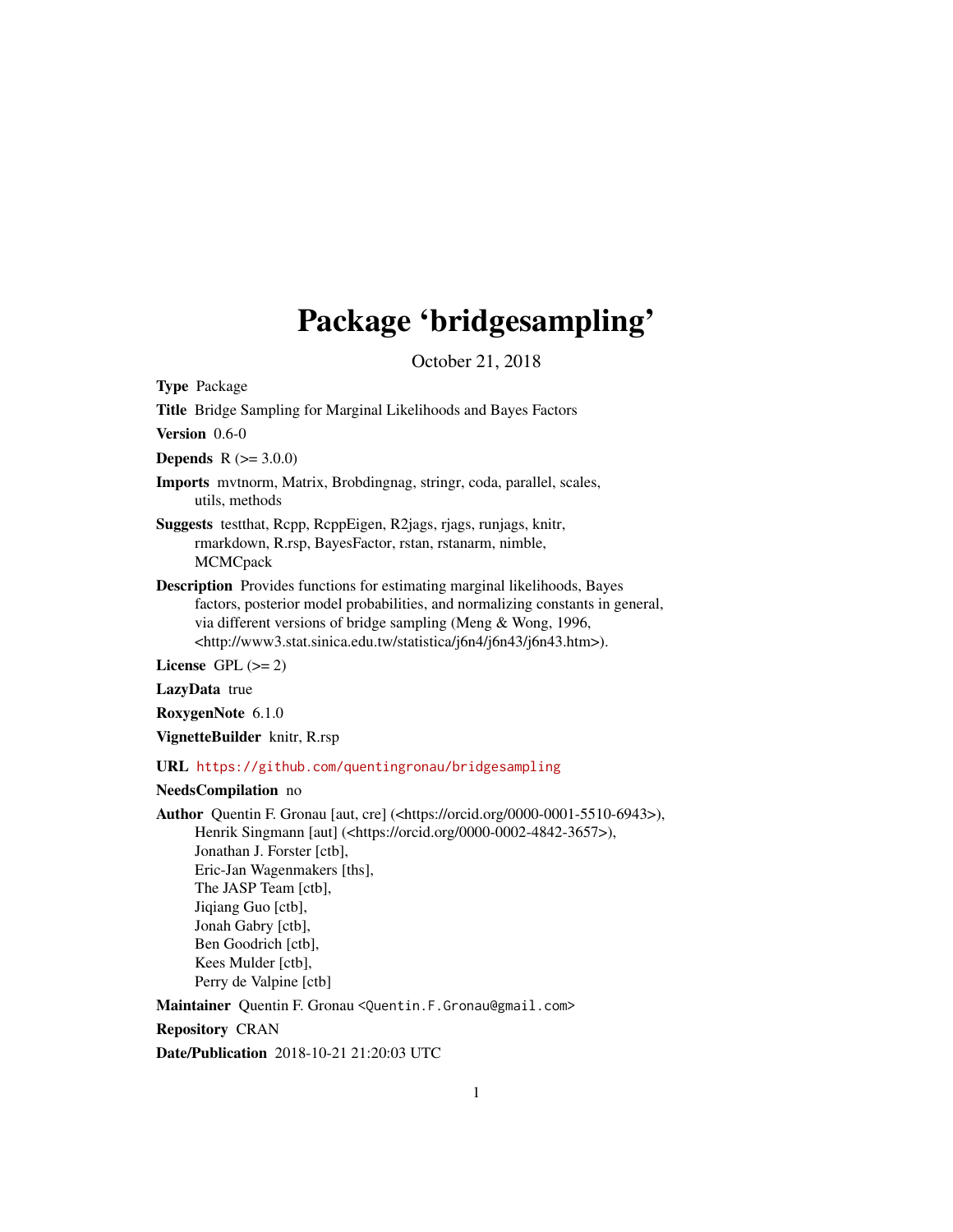# <span id="page-1-0"></span>R topics documented:

| Index |  |  |
|-------|--|--|
|       |  |  |
|       |  |  |
|       |  |  |
|       |  |  |
|       |  |  |
|       |  |  |
|       |  |  |
|       |  |  |

<span id="page-1-1"></span>

# bf *Bayes Factor(s) from Marginal Likelihoods*

# Description

Generic function that computes Bayes factor(s) from marginal likelihoods. bayes\_factor() is simply an (S3 generic) alias for  $bf($ ).

# Usage

```
bf(x1, x2, log = FALSE, ...)bayes_factor(x1, x2, log = FALSE, ...)
## Default S3 method:
bayes_factor(x1, x2, log = FALSE, ...)
## S3 method for class 'bridge'
bf(x1, x2, log = FALSE, ...)## S3 method for class 'bridge_list'
bf(x1, x2, log = FALSE, ...)## Default S3 method:
bf(x1, x2, log = FALSE, ...)
```
# Arguments

| x1 | Object of class "bridge" or "bridge_list" as returned from bridge_sampler.<br>Additionally, the default method assumes that $x_1$ is a single numeric log marginal<br>likelihood (e.g., from logml) and will throw an error otherwise. |
|----|----------------------------------------------------------------------------------------------------------------------------------------------------------------------------------------------------------------------------------------|
| x2 | Object of class "bridge" or "bridge_list" as returned from bridge_sampler.<br>Additionally, the default method assumes that x2 is a single numeric log marginal<br>likelihood (e.g., from logml) and will throw an error otherwise.    |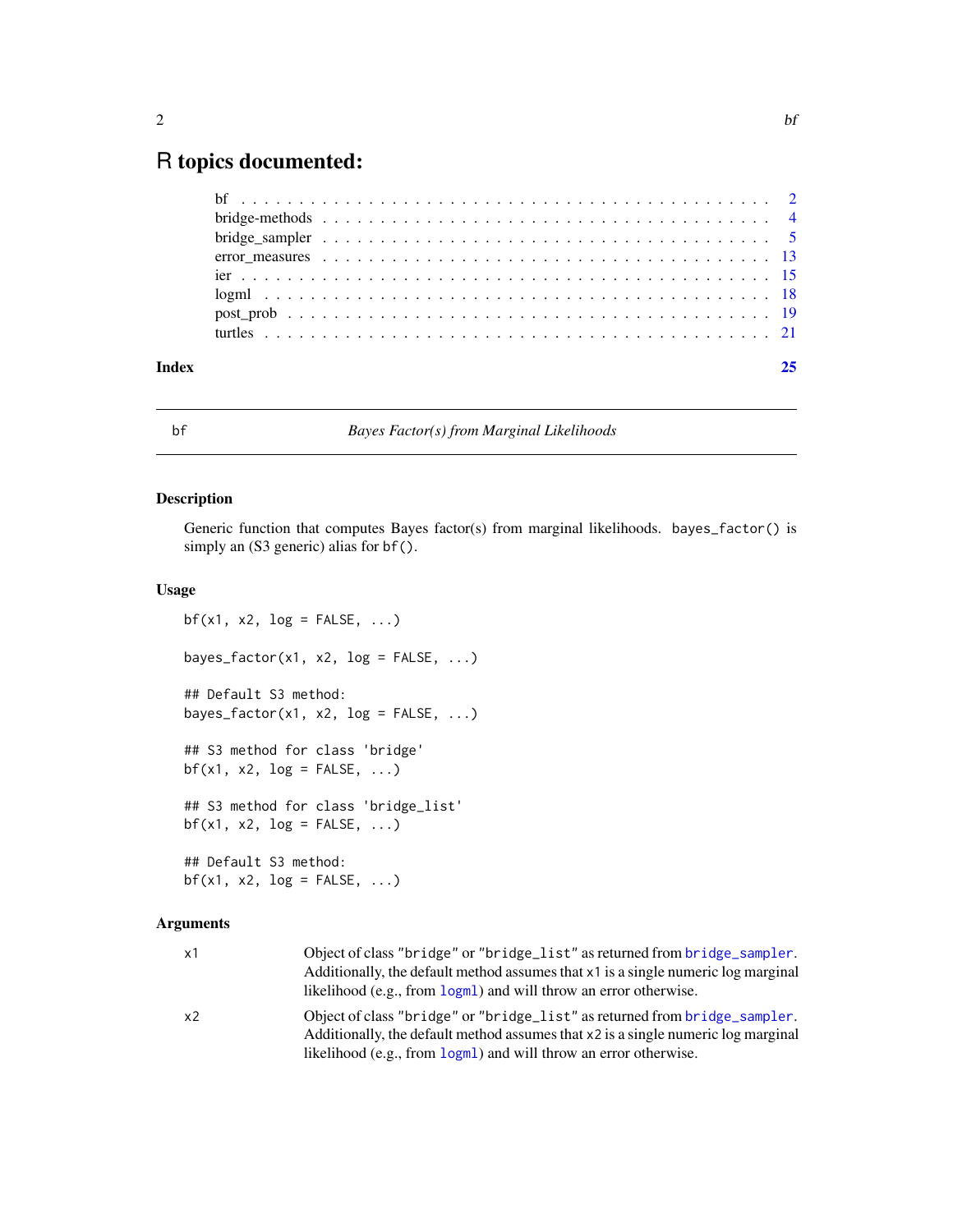| log                     | Boolean. If TRUE, the function returns the log of the Bayes factor. Default is<br>FALSE. |
|-------------------------|------------------------------------------------------------------------------------------|
| $\cdot$ $\cdot$ $\cdot$ | currently not used here, but can be used by other methods.                               |

# Details

Computes the Bayes factor (Kass & Raftery, 1995) in favor of the model associated with x1 over the model associated with x2.

#### Value

For the default method returns a list of class "bf\_default" with components:

- bf: (scalar) value of the Bayes factor in favor of the model associated with x1 over the model associated with x2.
- log: Boolean which indicates whether bf corresponds to the log Bayes factor.

For the method for "bridge" objects returns a list of class "bf\_bridge" with components:

- bf: (scalar) value of the Bayes factor in favor of the model associated with x1 over the model associated with x2.
- log: Boolean which indicates whether bf corresponds to the log Bayes factor.

For the method for "bridge\_list" objects returns a list of class "bf\_bridge\_list" with components:

- bf: a numeric vector consisting of Bayes factors where each element gives the Bayes factor for one set of logmls in favor of the model associated with x1 over the model associated with x2. The length of this vector is given by the "bridge\_list" element with the most repetitions. Elements with fewer repetitions will be recycled (with warning).
- bf\_median\_based: (scalar) value of the Bayes factor in favor of the model associated with x1 over the model associated with x2 that is based on the median values of the logml estimates.
- log: Boolean which indicates whether bf corresponds to the log Bayes factor.

# Note

For examples, see [bridge\\_sampler](#page-4-1) and the accompanying vignettes: vignette("bridgesampling\_example\_jags") vignette("bridgesampling\_example\_stan")

# Author(s)

Quentin F. Gronau

# References

Kass, R. E., & Raftery, A. E. (1995). Bayes factors. *Journal of the American Statistical Association, 90(430)*, 773-795. <http://dx.doi.org/10.1080/01621459.1995.10476572>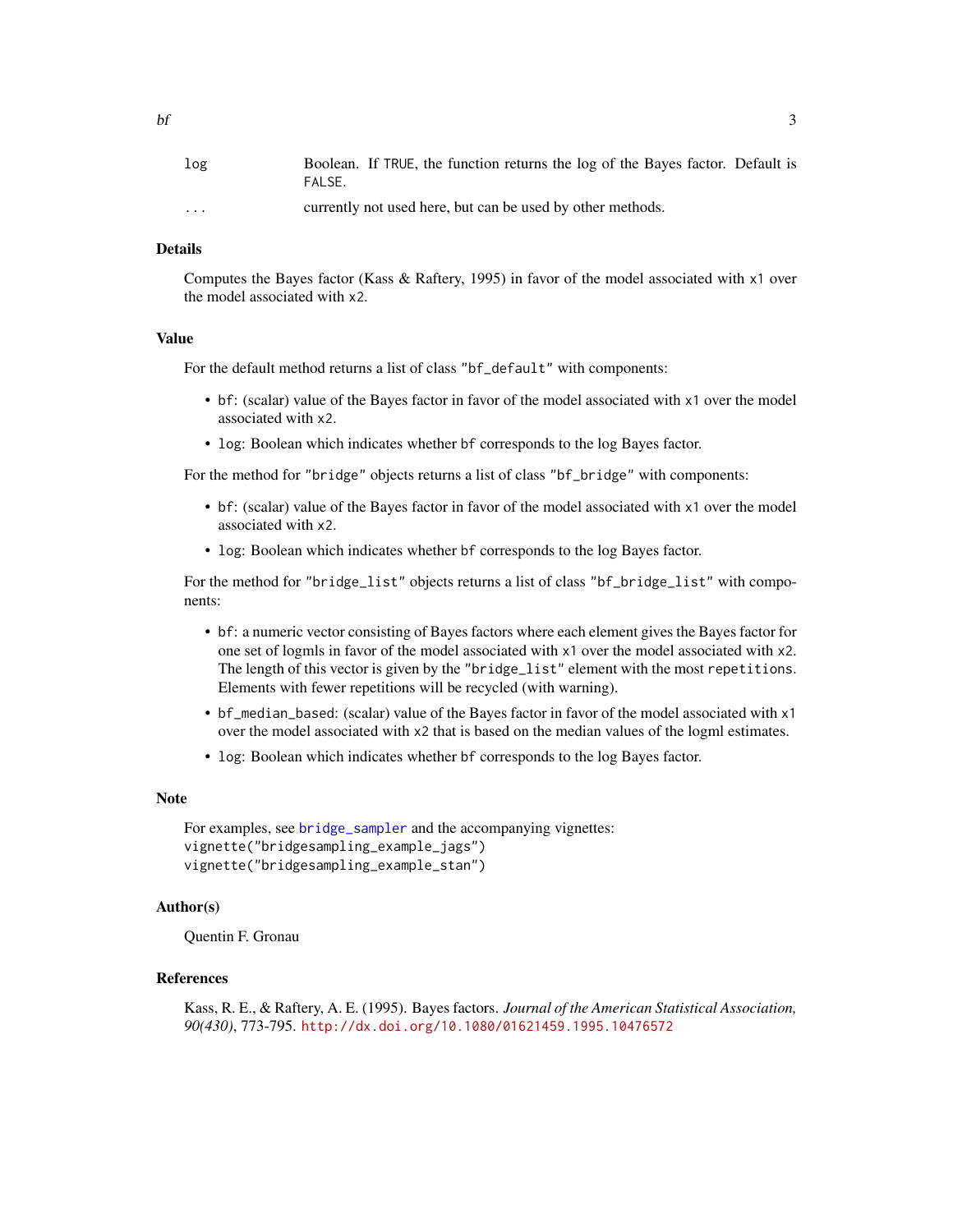<span id="page-3-1"></span><span id="page-3-0"></span>

# Description

Methods defined for objects returned from the generic [bridge\\_sampler](#page-4-1) function.

# Usage

```
## S3 method for class 'bridge'
summary(object, na.rm = TRUE, ...)
## S3 method for class 'bridge_list'
summary(object, na.rm = TRUE, ...)
## S3 method for class 'summary.bridge'
print(x, \ldots)## S3 method for class 'summary.bridge_list'
print(x, \ldots)## S3 method for class 'bridge'
print(x, \ldots)## S3 method for class 'bridge_list'
print(x, na.rm = TRUE, ...)
```
#### Arguments

| object, x | object of class bridge or bridge list as returned from bridge sampler.                       |
|-----------|----------------------------------------------------------------------------------------------|
| na.rm     | logical. Should NA estimates in bridge_list objects be removed? Passed to<br>error measures. |
| $\ddotsc$ | further arguments, currently ignored.                                                        |

#### Value

The summary methods return a data.frame which contains the log marginal likelihood plus the result returned from invoking [error\\_measures](#page-12-1).

The print methods simply print and return nothing.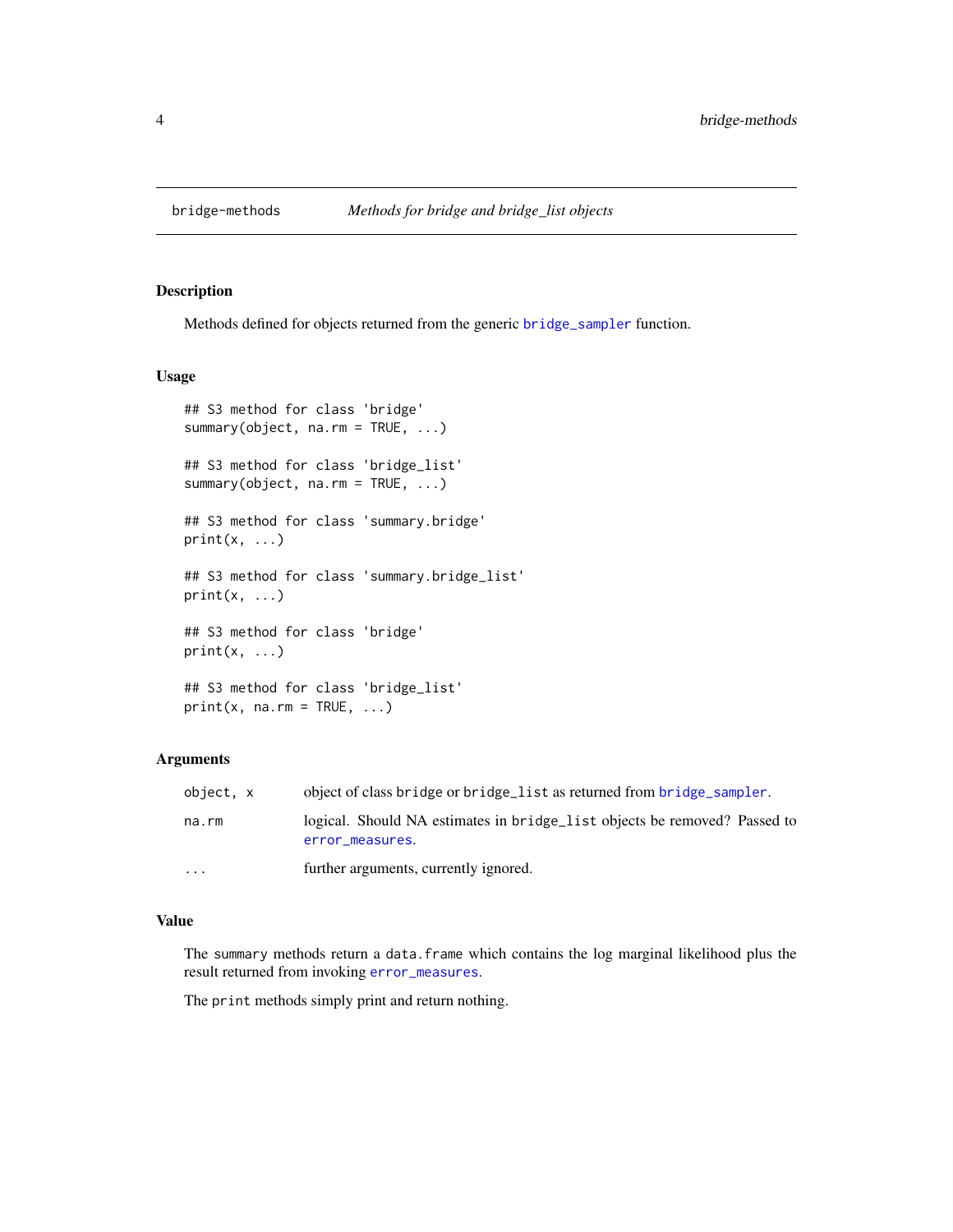<span id="page-4-1"></span><span id="page-4-0"></span>

#### Description

Computes log marginal likelihood via bridge sampling.

#### Usage

```
bridge_sampler(samples, ...)
## S3 method for class 'stanfit'
bridge_sampler(samples = NULL,
  stanfit_model = samples, repetitions = 1, method = "normal",
  cores = 1, use_neff = TRUE, maxiter = 1000, silent = FALSE,
  verbose = FALSE, ...## S3 method for class 'mcmc.list'
bridge_sampler(samples = NULL,
  log\_posterior = NULL, ..., data = NULL, lb = NULL, ub = NULL,repetitions = 1, param_types = rep("real", ncol(samples[[1]])),
 method = "normal", cores = 1, use_neff = TRUE, packages = NULL,
  varlist = NULL, envir = .GlobalEnv, rcppFile = NULL,
 maxiter = 1000, silent = FALSE, verbose = FALSE)
## S3 method for class 'mcmc'
bridge_sampler(samples = NULL, log_posterior = NULL,
  ..., data = NULL, lb = NULL, ub = NULL, repetitions = 1,
 method = "normal", cores = 1, use_neff = TRUE, packages = NULL,
 varlist = NULL, envir = .GlobalEnv, rcppFile = NULL,
 maxiter = 1000, param_types = rep("real", ncol(samples)),
  silent = FALSE, verbose = FALSE)
## S3 method for class 'matrix'
bridge_sampler(samples = NULL, log_posterior = NULL,
  \ldots, data = NULL, lb = NULL, ub = NULL, repetitions = 1,
 method = "normal", cores = 1, use_neff = TRUE, packages = NULL,
  varlist = NULL, envir = .GlobalEnv, rcppFile = NULL,
 maxiter = 1000, param_types = rep("real", ncol(samples)),
  silent = FALSE, verbose = FALSE)
## S3 method for class 'stanreg'
bridge_sampler(samples, repetitions = 1,
  method = "normal", cores = 1, use_neff = TRUE, maxiter = 1000,
  silent = FALSE, verbose = FALSE, ...)## S3 method for class 'rjags'
```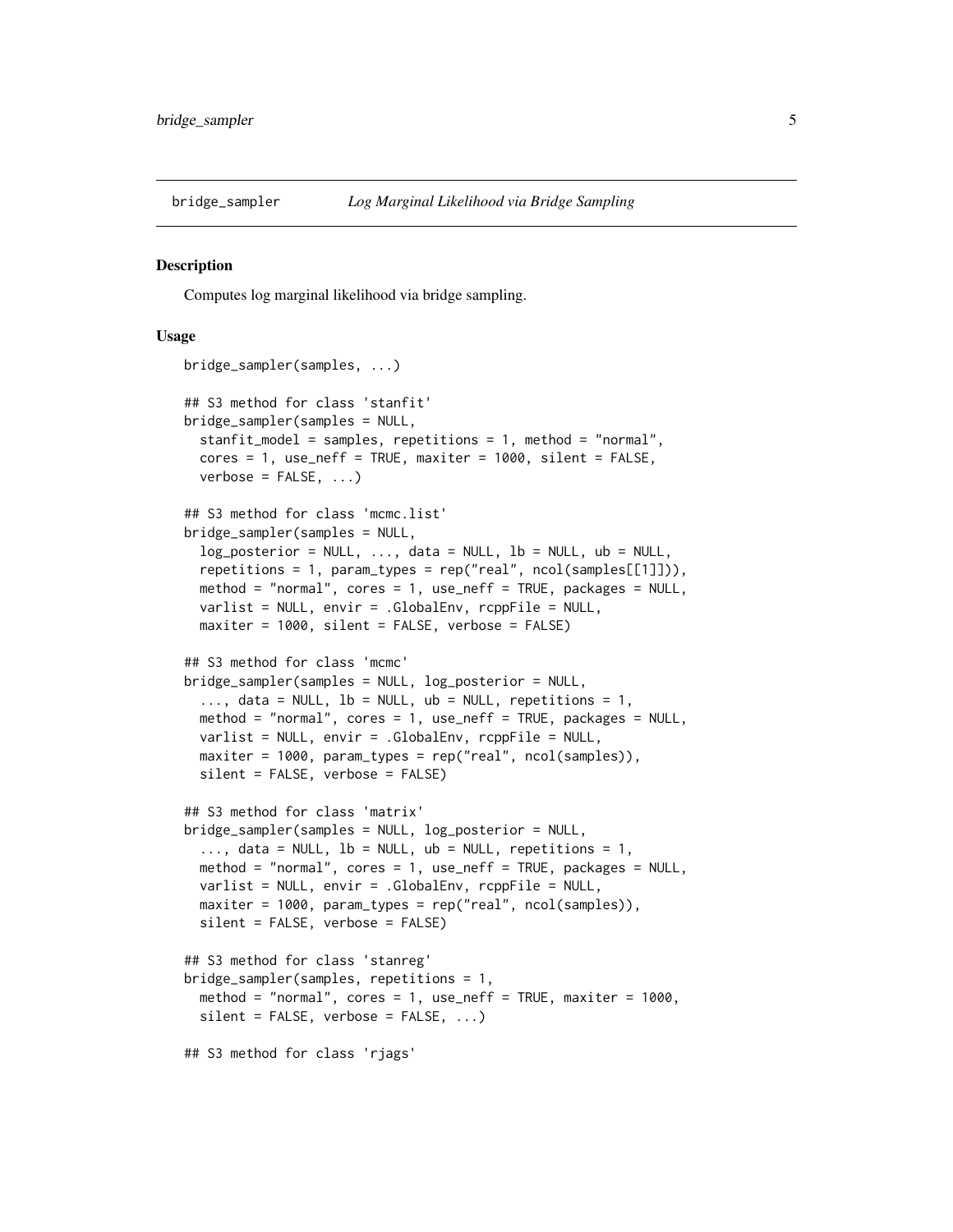```
bridge_sampler(samples = NULL, log_posterior = NULL,
 ..., data = NULL, 1b = NULL, ub = NULL, repetitions = 1,
 method = "normal", cores = 1, use_neff = TRUE, packages = NULL,
 varlist = NULL, envir = .GlobalEnv, rcppFile = NULL,
 maxiter = 1000, silent = FALSE, verbose = FALSE)
## S3 method for class 'runjags'
bridge_sampler(samples = NULL, log_posterior = NULL,
  ..., data = NULL, 1b = NULL, ub = NULL, repetitions = 1,
 method = "normal", cores = 1, use_neff = TRUE, packages = NULL,
 varlist = NULL, envir = .GlobalEnv, rcppFile = NULL,
 maxiter = 1000, silent = FALSE, verbose = FALSE)
## S3 method for class 'MCMC_refClass'
bridge_sampler(samples, repetitions = 1,
 method = "normal", cores = 1, use_neff = TRUE, maxiter = 1000,
  silent = FALSE, verbose = FALSE, ...)
```
# Arguments

| samples       | an mcmc.list object, a fitted stanfit object, a stanreg object, an rjags ob-<br>ject, a runjags object, or a matrix with posterior samples (colnames need to<br>correspond to parameter names in 1b and ub) with posterior samples.                                                                                                                                                                                                                                                                                                                                                  |
|---------------|--------------------------------------------------------------------------------------------------------------------------------------------------------------------------------------------------------------------------------------------------------------------------------------------------------------------------------------------------------------------------------------------------------------------------------------------------------------------------------------------------------------------------------------------------------------------------------------|
|               | additional arguments passed to log_posterior. Ignored for the stanfit and<br>stanreg methods.                                                                                                                                                                                                                                                                                                                                                                                                                                                                                        |
| stanfit_model | for the stanfit method, an additional object of class "stanfit" with the same<br>model as samples, which will be used for evaluating the log_posterior (i.e.,<br>it does not need to contain any samples). The default is to use samples. In case<br>samples was compiled in a different R session or on another computer with a<br>different OS or setup, the samples model usually cannot be used for evaluation.<br>In this case, one can compile the model on the current computer with iter $= 0$<br>and pass it here (this usually needs to be done before samples is loaded). |
| repetitions   | number of repetitions.                                                                                                                                                                                                                                                                                                                                                                                                                                                                                                                                                               |
| method        | either "normal" or "warp3".                                                                                                                                                                                                                                                                                                                                                                                                                                                                                                                                                          |
| cores         | number of cores used for evaluating log_posterior. On unix-like systems<br>(where .Platform\$0S.type == "unix" evaluates to TRUE; e.g., Linux and<br>Mac OS) forking via mclapply is used. Hence elements needed for evaluation<br>should be in the .GlobalEnv. For other systems (e.g., Windows) makeCluster<br>is used and further arguments specified below will be used.                                                                                                                                                                                                         |
| use_neff      | Boolean which determines whether the effective sample size is used in the op-<br>timal bridge function. Default is TRUE. If FALSE, the number of samples is<br>used instead. If samples is a matrix, it is assumed that the matrix contains the<br>samples of one chain in order. If samples come from more than one chain, we<br>recommend to use an mcmc. list object for optimal performance.                                                                                                                                                                                     |
| maxiter       | maximum number of iterations for the iterative updating scheme. Default is<br>1,000 to avoid infinite loops.                                                                                                                                                                                                                                                                                                                                                                                                                                                                         |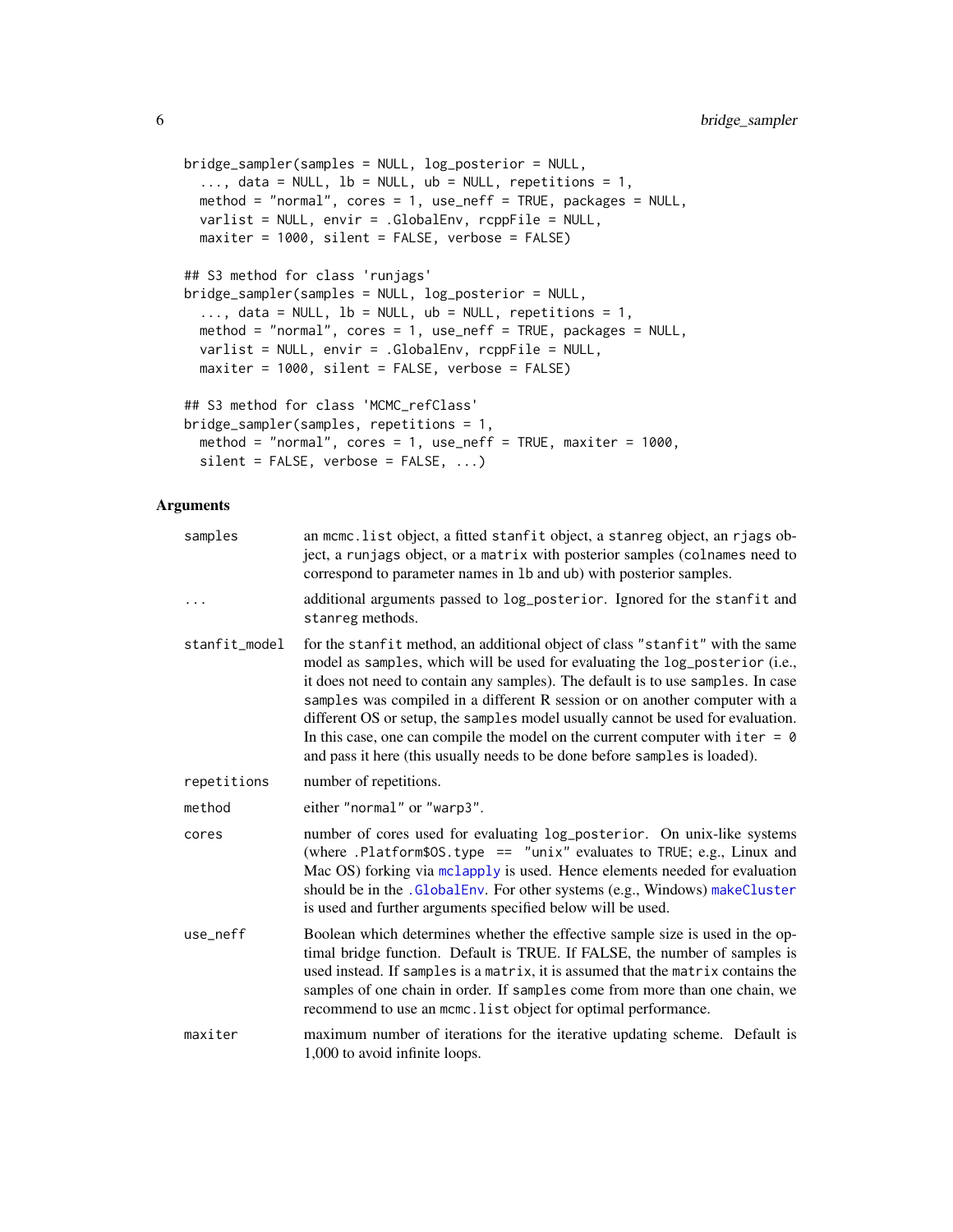| silent        | Boolean which determines whether to print the number of iterations of the up-<br>dating scheme to the console. Default is FALSE.                                                                                                                                                                                                                                                                                                                                                                                                                                                                                                                                                                                       |
|---------------|------------------------------------------------------------------------------------------------------------------------------------------------------------------------------------------------------------------------------------------------------------------------------------------------------------------------------------------------------------------------------------------------------------------------------------------------------------------------------------------------------------------------------------------------------------------------------------------------------------------------------------------------------------------------------------------------------------------------|
| verbose       | Boolean. Should internal debug information be printed to console? Default is<br>FALSE.                                                                                                                                                                                                                                                                                                                                                                                                                                                                                                                                                                                                                                 |
| log_posterior | function or name of function that takes a parameter vector and the data as input<br>and returns the log of the unnormalized posterior density (i.e., a scalar value). If<br>the function name is passed, the function should exist in the .GlobalEnv. For<br>special behavior if cores > 1 see Details.                                                                                                                                                                                                                                                                                                                                                                                                                |
| data          | data object which is used in log_posterior.                                                                                                                                                                                                                                                                                                                                                                                                                                                                                                                                                                                                                                                                            |
| 1b            | named vector with lower bounds for parameters.                                                                                                                                                                                                                                                                                                                                                                                                                                                                                                                                                                                                                                                                         |
| ub            | named vector with upper bounds for parameters.                                                                                                                                                                                                                                                                                                                                                                                                                                                                                                                                                                                                                                                                         |
| param_types   | character vector of length ncol(samples) with "real", "simplex" or "circular".<br>For all regular bounded or unbounded continuous parameters, this should just<br>be "real". However, if there are parameters which lie on a simplex or on the<br>circle, this should be noted here. Simplex parameters are parameters which are<br>bounded below by zero and collectively sum to one, such as weights in a mixture<br>model. For these, the stick-breaking transformation is performed as described in<br>the Stan reference manual. The circular variables are given a numerical repre-<br>sentation to which the normal distribution is most likely a good fit. Only possible<br>to use with bridge_sampler.matrix. |
| packages      | character vector with names of packages needed for evaluating log_posterior<br>in parallel (only relevant if cores $> 1$ and .Platform\$0S.type != "unix").                                                                                                                                                                                                                                                                                                                                                                                                                                                                                                                                                            |
| varlist       | character vector with names of variables needed for evaluating log_posterior<br>(only needed if cores $> 1$ and .Platform\$0S.type != "unix" as these<br>objects will be exported to the nodes). These objects need to exist in envir.                                                                                                                                                                                                                                                                                                                                                                                                                                                                                 |
| envir         | specifies the environment for varlist (only needed if cores > 1 and . Platform\$0S.type != "unix"<br>as these objects will be exported to the nodes). Default is .GlobalEnv.                                                                                                                                                                                                                                                                                                                                                                                                                                                                                                                                           |
| rcppFile      | in case cores $> 1$ and $log_{10}$ posterior is an Rcpp function, rcppFile specifies<br>the path to the cpp file (will be compiled on all cores).                                                                                                                                                                                                                                                                                                                                                                                                                                                                                                                                                                      |

# Details

Bridge sampling is implemented as described in Meng and Wong (1996, see equation 4.1) using the "optimal" bridge function. When method = "normal", the proposal distribution is a multivariate normal distribution with mean vector equal to the sample mean vector of samples and covariance matrix equal to the sample covariance matrix of samples. For a recent tutorial on bridge sampling, see Gronau et al. (in press).

When method = "warp3", the proposal distribution is a standard multivariate normal distribution and the posterior distribution is "warped" (Meng  $&$  Schilling, 2002) so that it has the same mean vector, covariance matrix, and skew as the samples. method = "warp3" takes approximately twice as long as method  $=$  "normal".

Note that for the matrix method, the lower and upper bound of a parameter cannot be a function of the bounds of another parameter. Furthermore, constraints that depend on multiple parameters of the model are not supported. This usually excludes, for example, parameters that constitute a covariance matrix or sets of parameters that need to sum to one.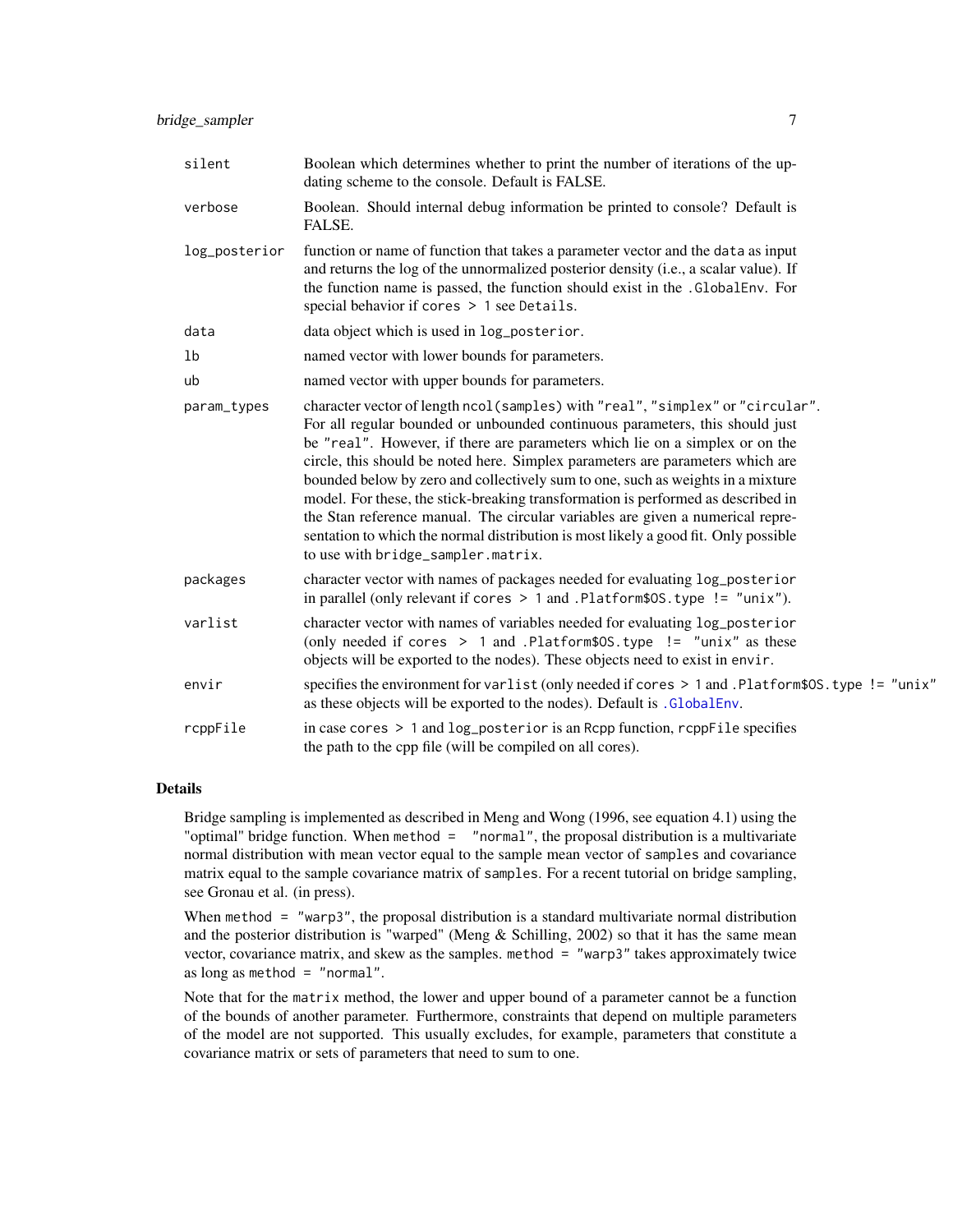<span id="page-7-0"></span>However, if the retransformations are part of the model itself and the log\_posterior accepts parameters on the real line and performs the appropriate Jacobian adjustments, such as done for stanfit and stanreg objects, such constraints are obviously possible (i.e., we currently do not know of any parameter supported within Stan that does not work with the current implementation through a stanfit object).

Parallel Computation: On unix-like systems forking is used via [mclapply](#page-0-0). Hence elements needed for evaluation of log\_posterior should be in the [.GlobalEnv](#page-0-0).

On other OSes (e.g., Windows), things can get more complicated. For normal parallel computation, the log\_posterior function can be passed as both function and function name. If the latter, it needs to exist in the environment specified in the envir argument. For parallel computation when using an Rcpp function, log\_posterior can only be passed as the function name (i.e., character). This function needs to result from calling sourceCpp on the file specified in rcppFile.

Due to the way rstan currently works, parallel computations with stanfit and stanreg objects only work with forking (i.e., NOT on Windows).

# Value

if repetitions = 1, returns a list of class "bridge" with components:

- logml: estimate of log marginal likelihood.
- niter: number of iterations of the iterative updating scheme.
- method: bridge sampling method that was used to obtain the estimate.
- q11: log posterior evaluations for posterior samples.
- q12: log proposal evaluations for posterior samples.
- q21: log posterior evaluations for samples from proposal.
- q22: log proposal evaluations for samples from proposal.

if repetitions > 1, returns a list of class "bridge\_list" with components:

- logml: numeric vector with estimates of log marginal likelihood.
- niter: numeric vector with number of iterations of the iterative updating scheme for each repetition.
- method: bridge sampling method that was used to obtain the estimates.
- repetitions: number of repetitions.

#### Warning

Note that the results depend strongly on the parameter priors. Therefore, it is strongly advised to think carefully about the priors before calculating marginal likelihoods. For example, the prior choices implemented in **rstanarm** or **brms** might not be optimal from a testing point of view. We recommend to use priors that have been chosen from a testing and not a purely estimation perspective.

Also note that for testing, the number of posterior samples usually needs to be substantially larger than for estimation.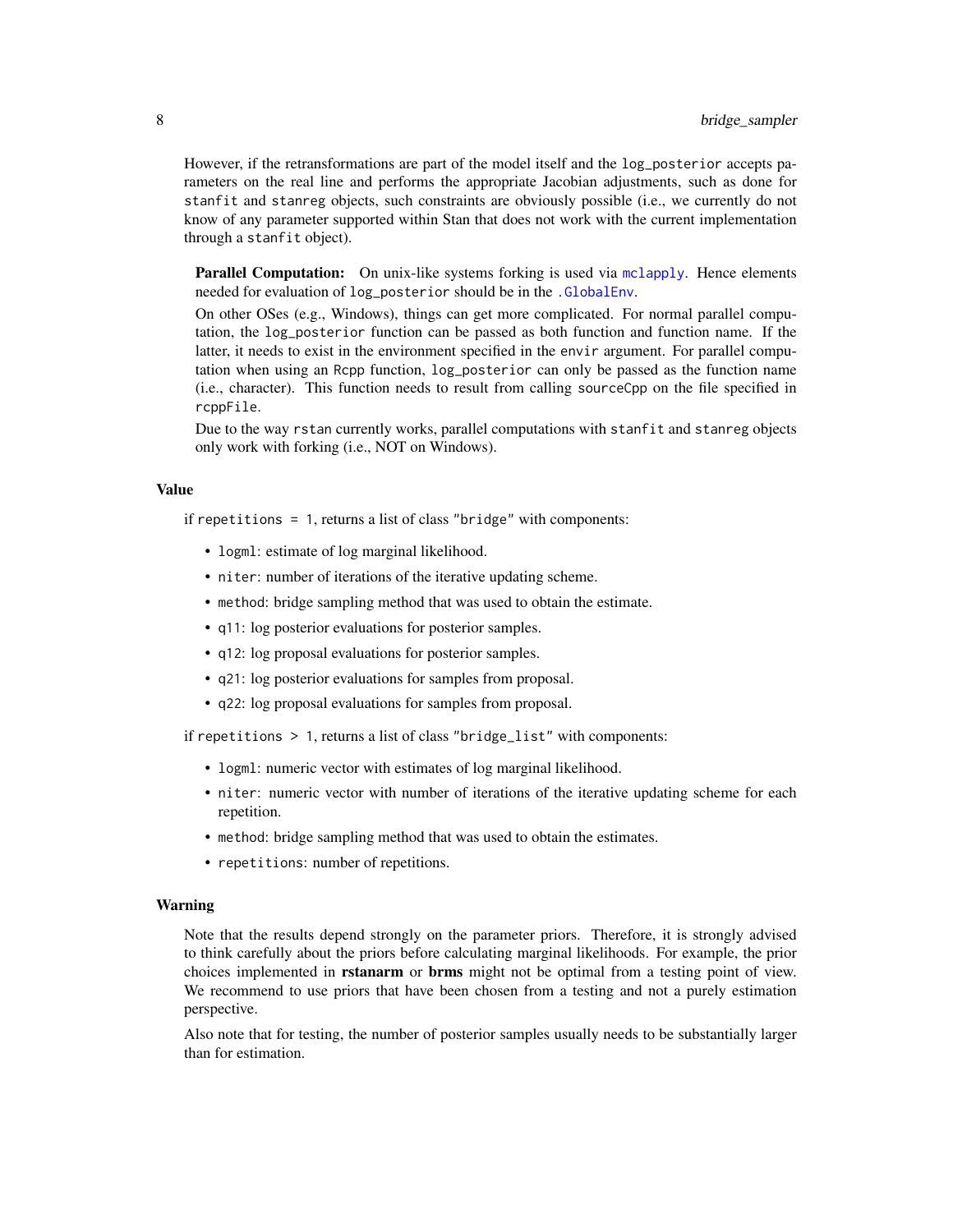# <span id="page-8-0"></span>bridge\_sampler 9

#### **Note**

To be able to use a stanreg object for samples, the user crucially needs to have specified the diagnostic\_file when fitting the model in rstanarm.

#### Author(s)

Quentin F. Gronau and Henrik Singmann. Parallel computing (i.e., cores > 1) and the stanfit method use code from rstan by Jiaqing Guo, Jonah Gabry, and Ben Goodrich. Ben Goodrich added the stanreg method. Kees Mulder added methods for simplex and circular variables.

#### References

Gronau, Q. F., Sarafoglou, A., Matzke, D., Ly, A., Boehm, U., Marsman, M., Leslie, D. S., Forster, J. J., Wagenmakers, E.-J., & Steingroever, H. (in press). A tutorial on bridge sampling. *Journal of Mathematical Psychology*. <https://arxiv.org/abs/1703.05984> vignette("bridgesampling\_tutorial")

Gronau, Q. F., Wagenmakers, E.-J., Heck, D. W., & Matzke, D. (2017). *A simple method for comparing complex models: Bayesian model comparison for hierarchical multinomial processing tree models using Warp-III bridge sampling*. Manuscript submitted for publication. [https://](https://psyarxiv.com/yxhfm) [psyarxiv.com/yxhfm](https://psyarxiv.com/yxhfm)

Meng, X.-L., & Wong, W. H. (1996). Simulating ratios of normalizing constants via a simple identity: A theoretical exploration. *Statistica Sinica, 6*, 831-860. [http://www3.stat.sinica.](http://www3.stat.sinica.edu.tw/statistica/j6n4/j6n43/j6n43.htm) [edu.tw/statistica/j6n4/j6n43/j6n43.htm](http://www3.stat.sinica.edu.tw/statistica/j6n4/j6n43/j6n43.htm)

Meng, X.-L., & Schilling, S. (2002). Warp bridge sampling. *Journal of Computational and Graphical Statistics, 11(3)*, 552-586. <http://dx.doi.org/10.1198/106186002457>

Overstall, A. M., & Forster, J. J. (2010). Default Bayesian model determination methods for generalised linear mixed models. *Computational Statistics & Data Analysis, 54*, 3269-3288. [http:](http://dx.doi.org/10.1016/j.csda.2010.03.008) [//dx.doi.org/10.1016/j.csda.2010.03.008](http://dx.doi.org/10.1016/j.csda.2010.03.008)

#### See Also

[bf](#page-1-1) allows the user to calculate Bayes factors and [post\\_prob](#page-18-1) allows the user to calculate posterior model probabilities from bridge sampling estimates. [bridge-methods](#page-3-1) lists some additional methods that automatically invoke the [error\\_measures](#page-12-1) function.

#### Examples

```
## ------------------------------------------------------------------------
## Example 1: Estimating the Normalizing Constant of a Two-Dimensional
## Standard Normal Distribution
## ------------------------------------------------------------------------
library(bridgesampling)
library(mvtnorm)
samples \leq rmvnorm(1e4, mean = rep(0, 2), sigma = diag(2))
colnames(samples) <- c("x1", "x2")
log_density <- function(samples.row, data) {
```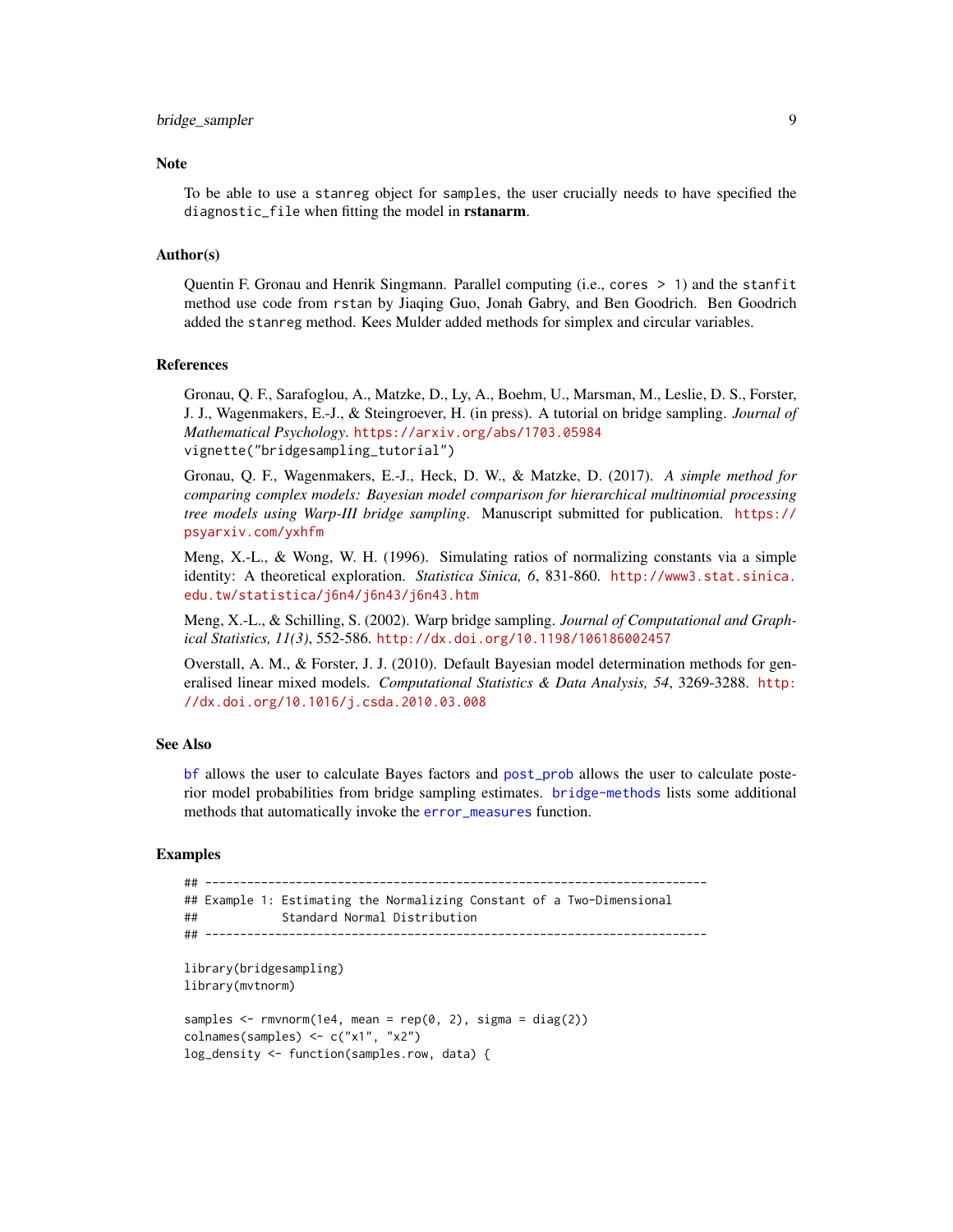```
-.5*t(samples.row) %*% samples.row
}
lb \leftarrow rep(-Inf, 2)ub \leq rep(Inf, 2)
names(lb) <- names(ub) <- colnames(samples)
bridge_result <- bridge_sampler(samples = samples, log_posterior = log_density,
                                data = NULL, lb = lb, ub = ub, silent = TRUE)
# compare to analytical value
analytical <- log(2*pi)
print(cbind(bridge_result$logml, analytical))
## Not run:
## ------------------------------------------------------------------------
## Example 2: Hierarchical Normal Model
## ------------------------------------------------------------------------
# for a full description of the example, see
vignette("bridgesampling_example_jags")
library(R2jags)
### generate data ###
set.seed(12345)
mu < -0tau2 < -0.5sigma2 < -1n < -20theta <- rnorm(n, mu, sqrt(tau2))
y <- rnorm(n, theta, sqrt(sigma2))
### set prior parameters
alpha <- 1
beta <-1mu0 < -0tau20 <- 1
### functions to get posterior samples ###
### H0: mu = 0
getSamplesModelH0 <- function(data, niter = 52000, nburnin = 2000, nchains = 3) {
  model \leq - "
   model {
     for (i in 1:n) {
       theta[i] \sim dnorm(0, invTau2)
```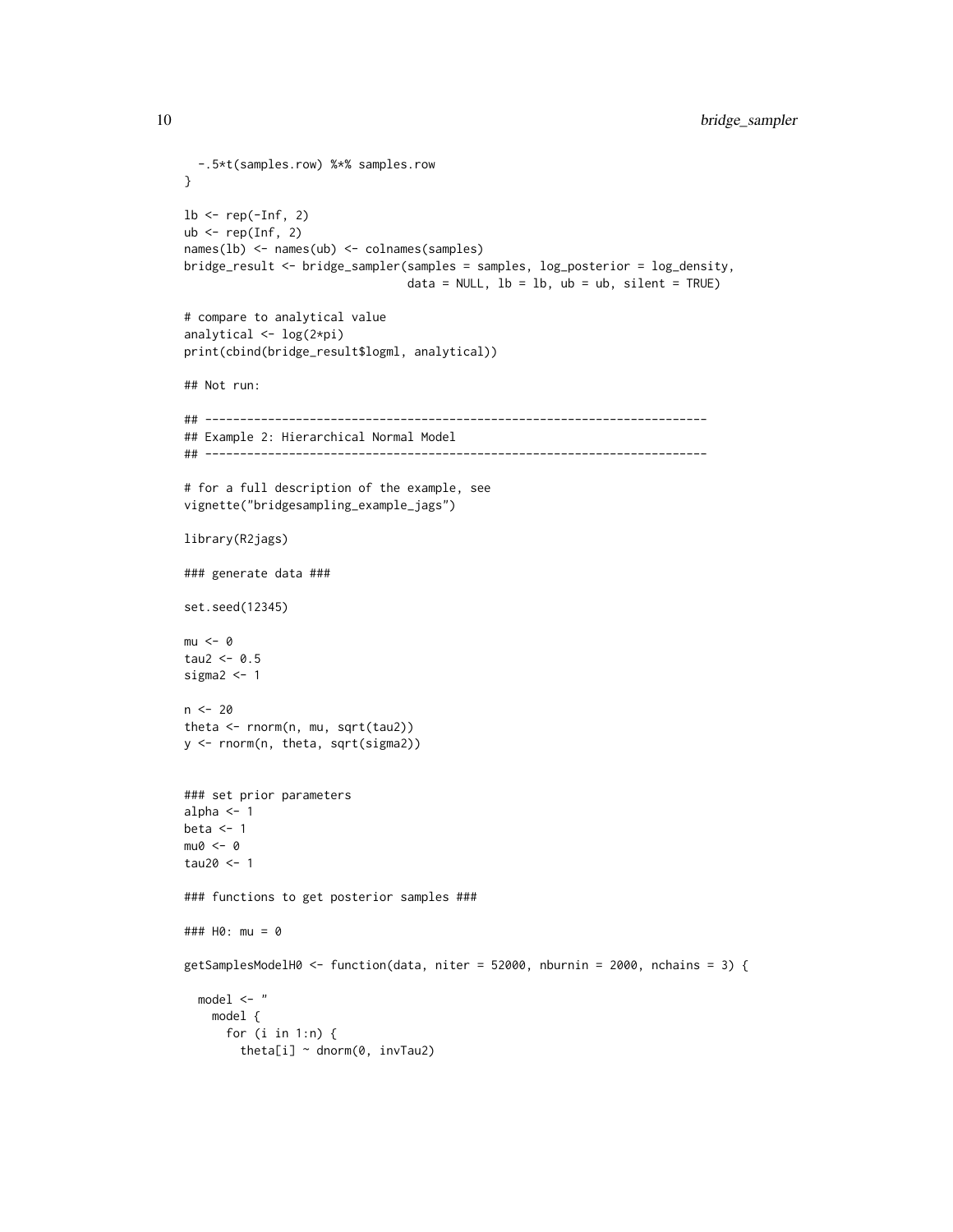```
y[i] ~ dnorm(theta[i], 1/sigma2)
      }
     invTau2 ~ dgamma(alpha, beta)
     tau2 <- 1/invTau2
    }"
 s \leq jags(data, parameters.to.save = c("theta", "invTau2"),model.file = textConnection(model),
            n.chains = nchains, n.iter = niter,
            n.burnin = \text{nburnin}, n.thin = 1)return(s)
}
### H1: mu != 0
getSamplesModelH1 <- function(data, niter = 52000, nburnin = 2000,
                              nchains = 3) {
 model <- "
   model {
     for (i in 1:n) {
       theta[i] ~ dnorm(mu, invTau2)
       y[i] ~ dnorm(theta[i], 1/sigma2)
      }
      mu ~ dnorm(mu0, 1/tau20)
     invTau2 ~ dgamma(alpha, beta)
     tau2 <- 1/invTau2
    }"
 s \leq jags(data, parameters.to.save = c("theta", "mu", "invTau2"),model.file = textConnection(model),
            n.chains = nchains, n.iter = niter,
            n.burnin = \text{nburnin}, n.thin = 1)return(s)
}
### get posterior samples ###
# create data lists for Jags
data_H0 <- list(y = y, n = length(y), alpha = alpha, beta = beta, sigma2 = sigma2)
data_H1 <- list(y = y, n = length(y), mu0 = mu0, tau20 = tau20, alpha = alpha,
                beta = beta, sigma2 = sigma2)
# fit models
samples_H0 <- getSamplesModelH0(data_H0)
samples_H1 <- getSamplesModelH1(data_H1)
```
### functions for evaluating the unnormalized posteriors on log scale ###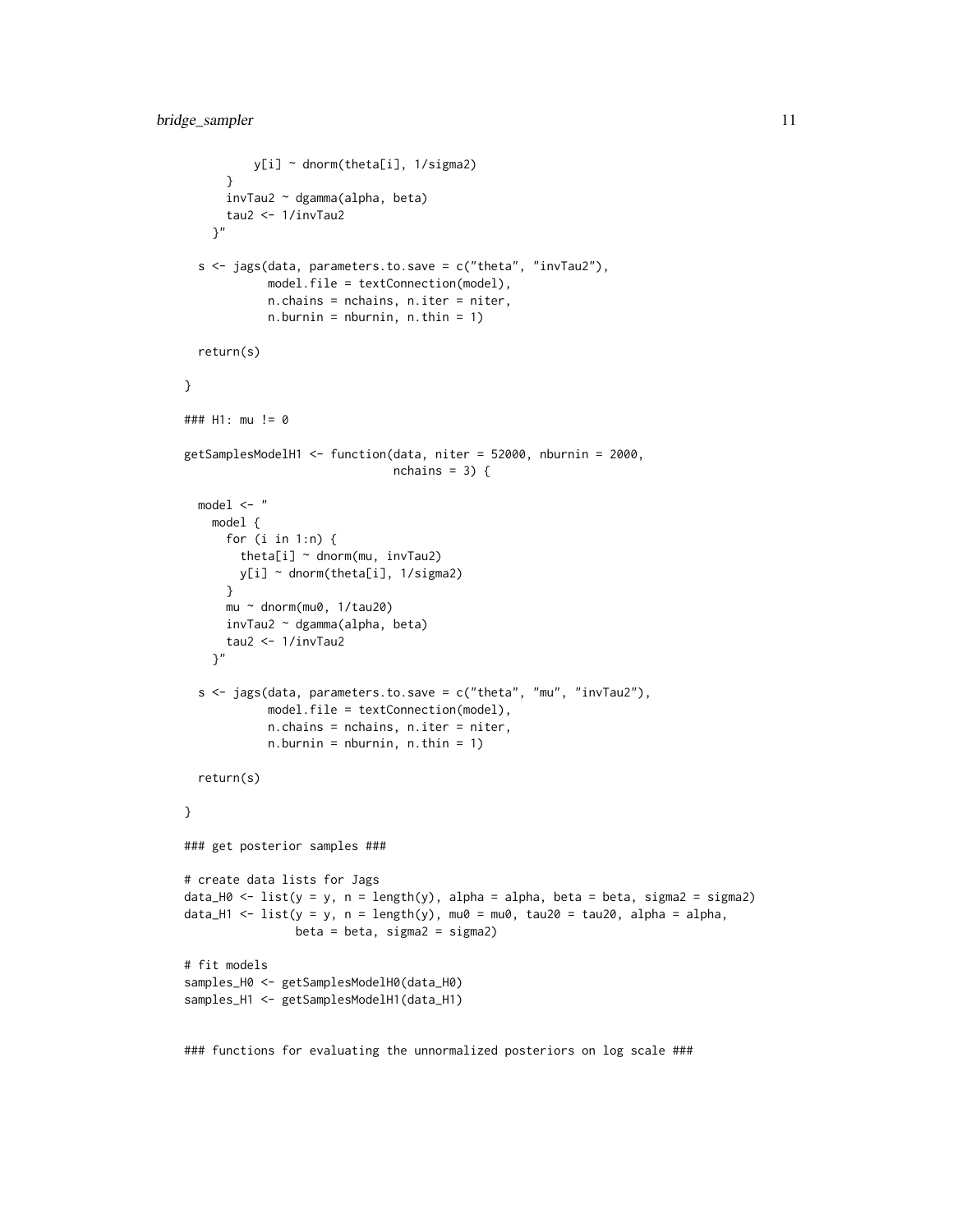```
log_posterior_H0 <- function(samples.row, data) {
  mu < - \thetainvTau2 <- samples.row[[ "invTau2" ]]
  theta <- samples.row[ paste0("theta[", seq_along(data$y), "]") ]
  sum(dnorm(data$y, theta, data$sigma2, log = TRUE)) +
    sum(dnorm(theta, mu, 1/sqrt(invTau2), log = TRUE)) +
    dgamma(invTau2, data$alpha, data$beta, log = TRUE)
}
log_posterior_H1 <- function(samples.row, data) {
  mu <- samples.row[[ "mu" ]]
  invTau2 <- samples.row[[ "invTau2" ]]
  theta <- samples.row[ paste0("theta[", seq_along(data$y), "]") ]
  sum(dnorm(data$y, theta, data$sigma2, log = TRUE)) +
    sum(dnorm(theta, mu, 1/sqrt(invTau2), log = TRUE)) +
    dnorm(mu, data$mu0, sqrt(data$tau20), log = TRUE) +
    dgamma(invTau2, data$alpha, data$beta, log = TRUE)
}
# specify parameter bounds H0
cn <- colnames(samples_H0$BUGSoutput$sims.matrix)
cn <- cn[cn != "deviance"]
lb_H0 <- rep(-Inf, length(cn))
ub_H0 <- rep(Inf, length(cn))
names(lb_H0) <- names(ub_H0) <- cn
lb_H0[[ "invTau2" ]] <- 0
# specify parameter bounds H1
cn <- colnames(samples_H1$BUGSoutput$sims.matrix)
cn <- cn[cn != "deviance"]
lb_H1 <- rep(-Inf, length(cn))
ub_H1 <- rep(Inf, length(cn))
names(lb_H1) <- names(ub_H1) <- cn
lb_H1[[ "invTau2" ]] <- 0
# compute log marginal likelihood via bridge sampling for H0
H0.bridge <- bridge_sampler(samples = samples_H0, data = data_H0,
                            log_posterior = log_posterior_H0, lb = lb_H0,
                            ub = ub_H0, silent = TRUE)
print(H0.bridge)
# compute log marginal likelihood via bridge sampling for H1
H1.bridge <- bridge_sampler(samples = samples_H1, data = data_H1,
                            log_posterior = log_posterior_H1, lb = lb_H1,
                            ub = ub_H1, silent = TRUE)
print(H1.bridge)
```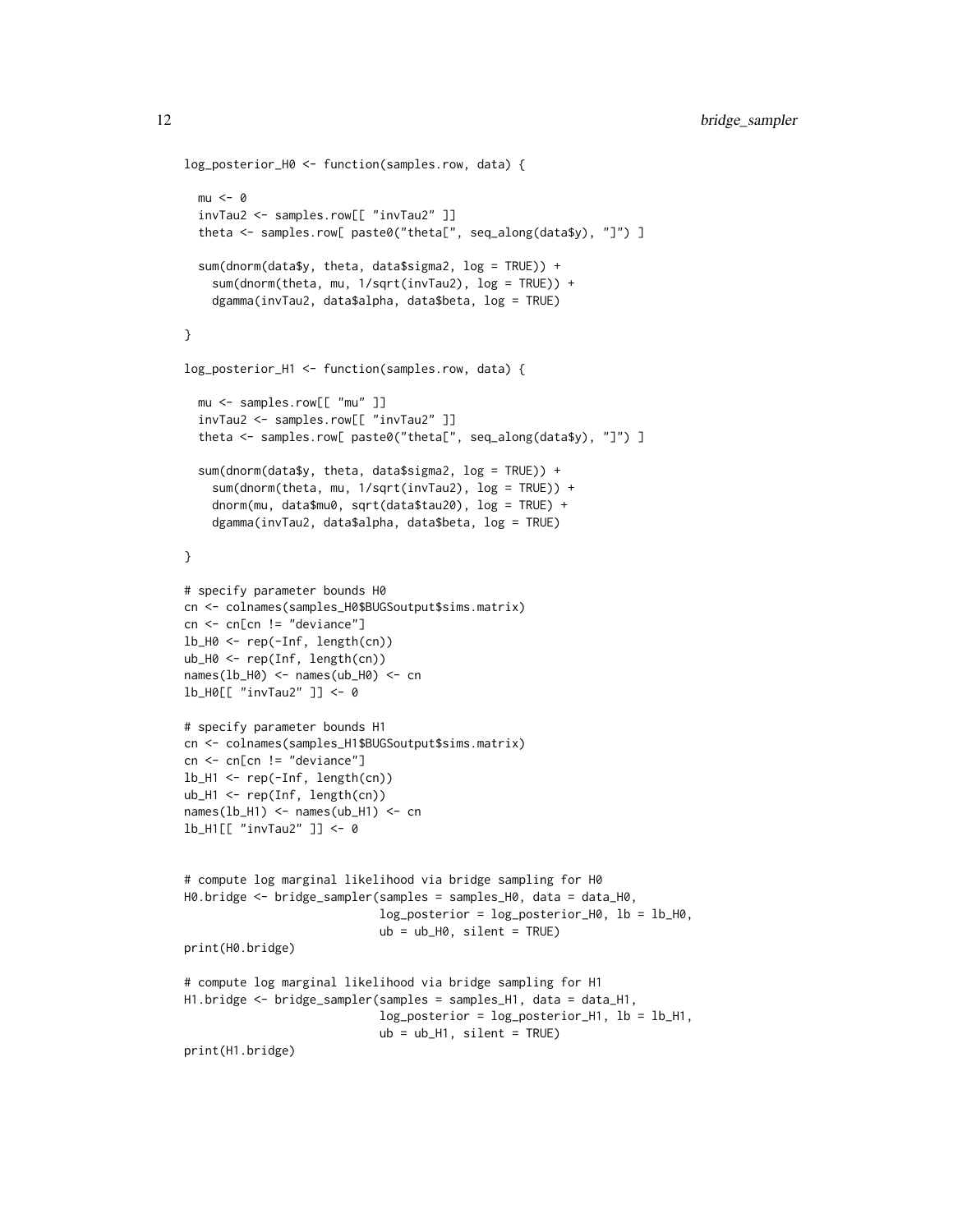# <span id="page-12-0"></span>error\_measures 13

```
# compute percentage error
print(error_measures(H0.bridge)$percentage)
print(error_measures(H1.bridge)$percentage)
# compute Bayes factor
BF01 <- bf(H0.bridge, H1.bridge)
print(BF01)
# compute posterior model probabilities (assuming equal prior model probabilities)
post1 <- post_prob(H0.bridge, H1.bridge)
print(post1)
# compute posterior model probabilities (using user-specified prior model probabilities)
post2 <- post_prob(H0.bridge, H1.bridge, prior_prob = c(.6, .4))
print(post2)
## End(Not run)
## Not run:
## ------------------------------------------------------------------------
## Example 3: rstanarm
## ------------------------------------------------------------------------
library(rstanarm)
# N.B.: remember to specify the diagnostic_file
fit_1 <- stan_glm(mpg \sim wt + qsec + am, data = mtcars,
                  chains = 2, cores = 2, iter = 5000,
                  diagnostic_file = file.path(tempdir(), "df.csv"))
bridge_1 <- bridge_sampler(fit_1)
fit_2 <- update(fit_1, formula = . ~ . + cyl)
bridge_2 <- bridge_sampler(fit_2, method = "warp3")
bf(bridge_1, bridge_2)
```
## End(Not run)

<span id="page-12-1"></span>error\_measures *Error Measures for Estimated Marginal Likelihood*

#### Description

Computes error measures for estimated marginal likelihood.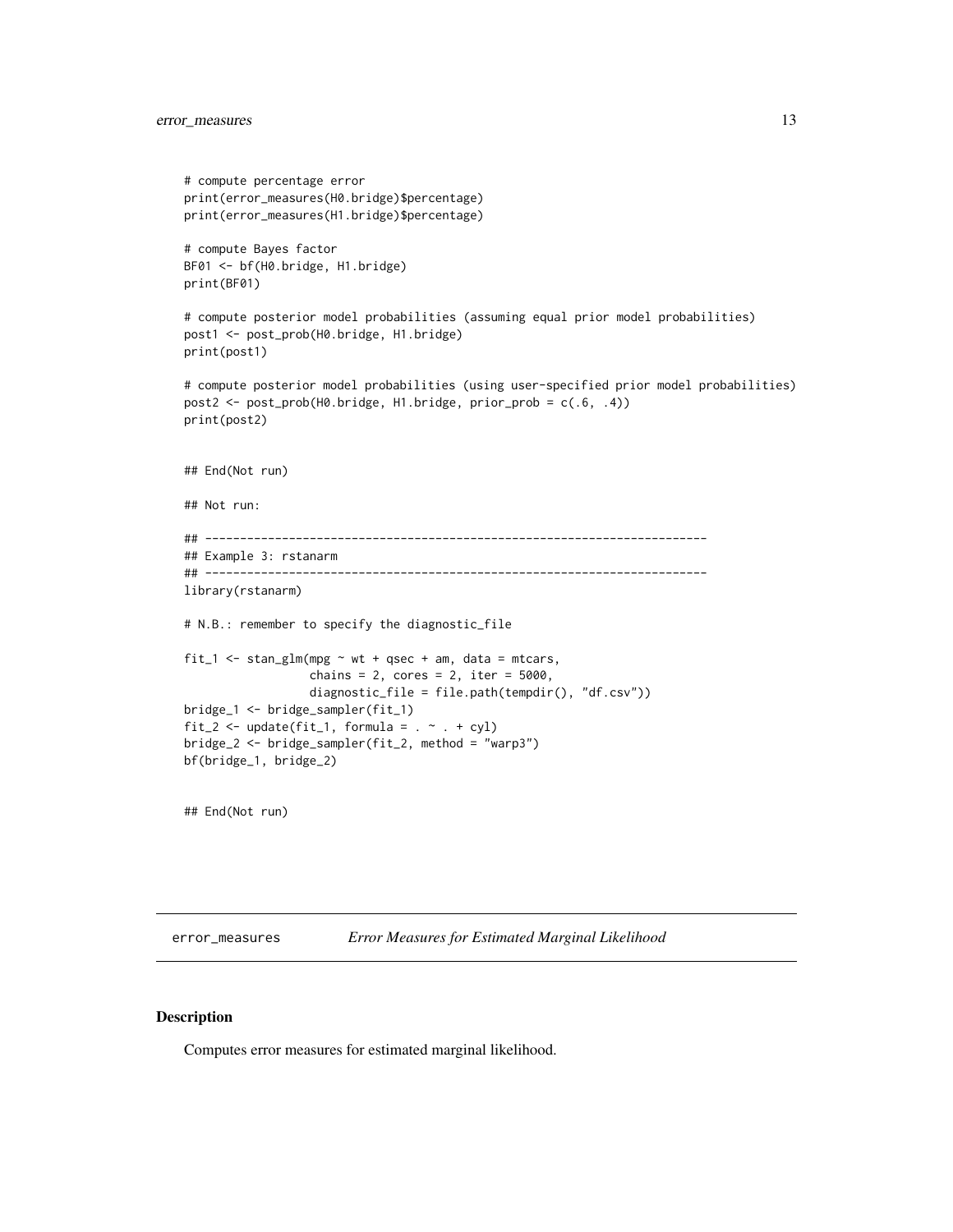#### Usage

```
error_measures(bridge_object, ...)
## S3 method for class 'bridge'
error_measures(bridge_object, ...)
## S3 method for class 'bridge_list'
error_measures(bridge_object, na.rm = TRUE, ...)
```
# Arguments

|          | bridge_object an object of class "bridge" or "bridge_list" as returned from bridge_sampler.                           |
|----------|-----------------------------------------------------------------------------------------------------------------------|
| $\cdots$ | additional arguments (currently ignored).                                                                             |
| na.rm    | a logical indicating whether missing values in logml estimates should be re-<br>moved. Ignored for the bridge method. |

# Details

Computes error measures for marginal likelihood bridge sampling estimates. The approximate errors for a bridge\_object of class "bridge" that has been obtained with method = "normal" and repetitions = 1 are based on Fruehwirth-Schnatter (2004). Not applicable in case the object of class "bridge" has been obtained with method  $=$  "warp3" and repetitions  $= 1$ . To assess the uncertainty of the estimate in this case, it is recommended to run the "warp3" procedure multiple times.

#### Value

If bridge\_object is of class "bridge" and has been obtained with method = "normal" and repetitions = 1, returns a list with components:

- re2: approximate relative mean-squared error for marginal likelihood estimate.
- cv: approximate coefficient of variation for marginal likelihood estimate (assumes that bridge estimate is unbiased).
- percentage: approximate percentage error of marginal likelihood estimate.

If bridge\_object is of class "bridge\_list", returns a list with components:

- min: minimum of the log marginal likelihood estimates.
- max: maximum of the log marginal likelihood estimates.
- IQR: interquartile range of the log marginal likelihood estimates.

# **Note**

```
For examples, see bridge_sampler and the accompanying vignettes:
vignette("bridgesampling_example_jags")
vignette("bridgesampling_example_stan")
```
<span id="page-13-0"></span>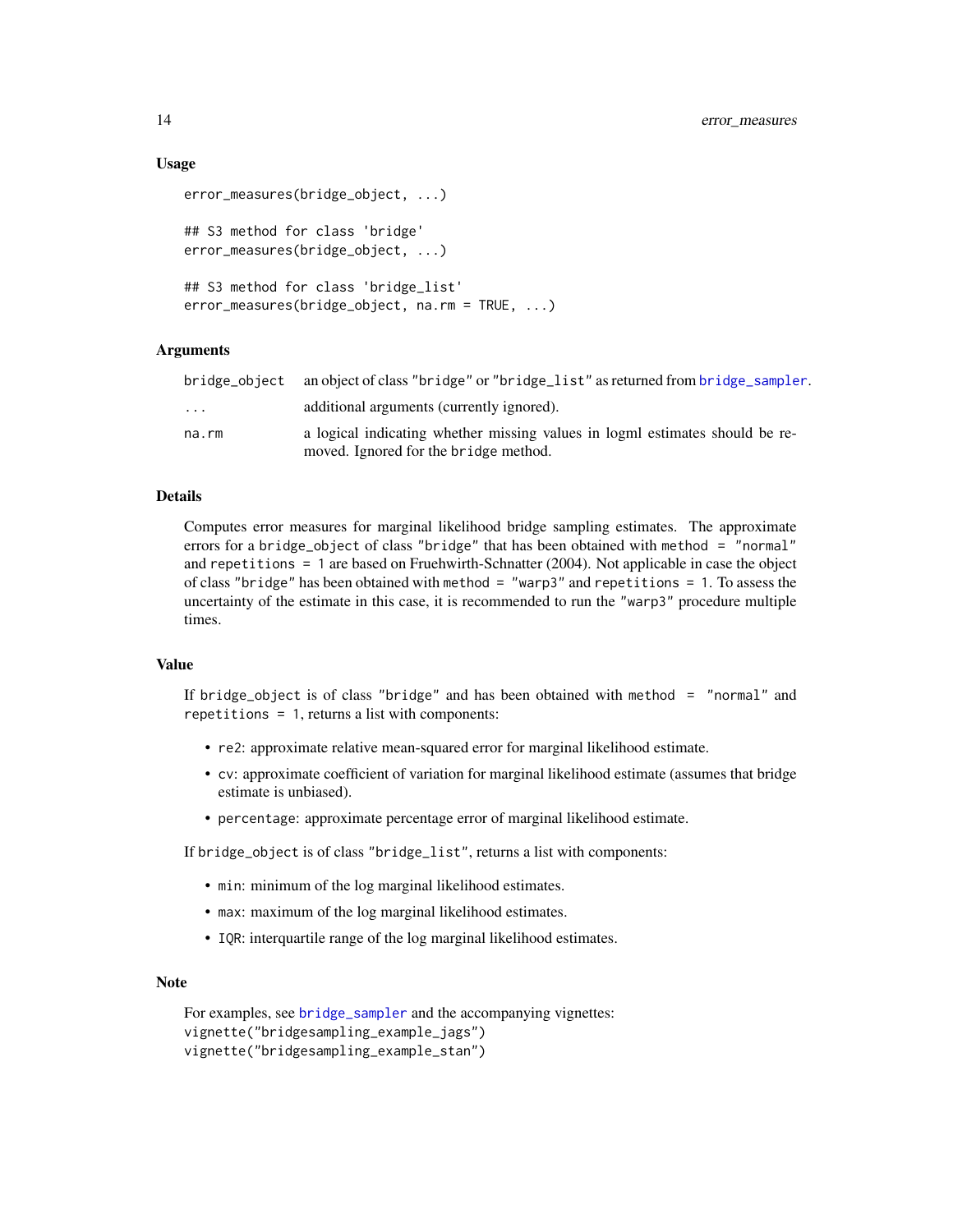<span id="page-14-0"></span>ier 15

#### Author(s)

Quentin F. Gronau

#### References

Fruehwirth-Schnatter, S. (2004). Estimating marginal likelihoods for mixture and Markov switching models using bridge sampling techniques. *The Econometrics Journal, 7*, 143-167. [http:](http://dx.doi.org/10.1111/j.1368-423X.2004.00125.x) [//dx.doi.org/10.1111/j.1368-423X.2004.00125.x](http://dx.doi.org/10.1111/j.1368-423X.2004.00125.x)

# See Also

The summary methods for bridge and bridge\_list objects automatically invoke this function, see [bridge-methods](#page-3-1).

ier *Standardized International Exchange Rate Changes from 1975 to 1986*

#### Description

This data set contains the changes in monthly international exchange rates for pounds sterling from January 1975 to December 1986 obtained from West and Harrison (1997, pp. 612-615). Currencies tracked are US Dollar (column us\_dollar), Canadian Dollar (column canadian\_dollar), Japanese Yen (column yen), French Franc (column franc), Italian Lira (column lira), and the (West) German Mark (column mark). Each series has been standardized with respect to its sample mean and standard deviation.

#### Usage

ier

# Format

A matrix with 143 rows and 6 columns.

#### Source

West, M., Harrison, J. (1997). *Bayesian forecasting and dynamic models*(2nd ed.). Springer-Verlag, New York.

Lopes, H. F., West, M. (2004). Bayesian model assessment in factor analysis. *Statistica Sinica, 14*, 41-67. <https://www.jstor.org/stable/24307179>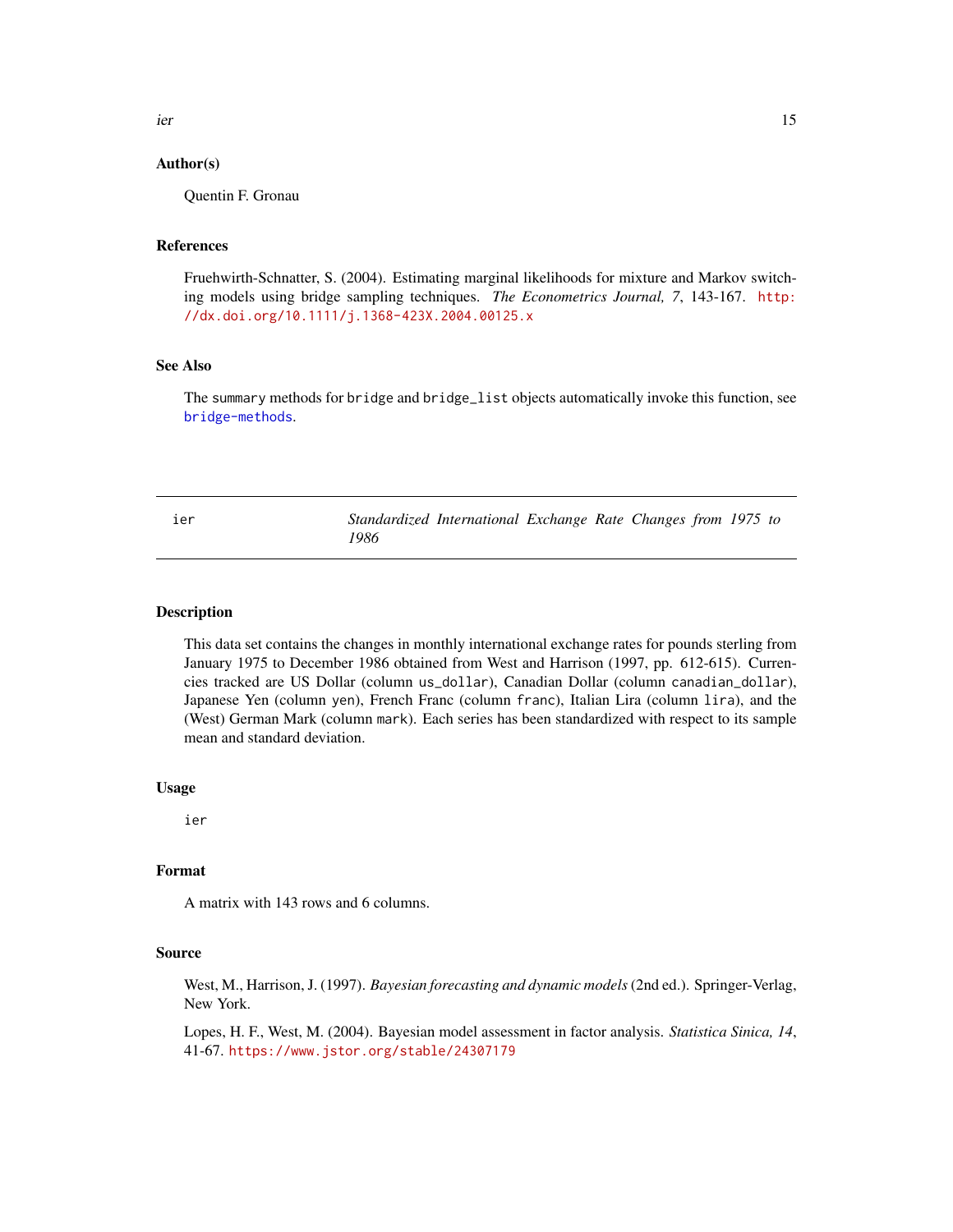#### Examples

```
## Not run:
```

```
################################################################################
# BAYESIAN FACTOR ANALYSIS (AS PROPOSED BY LOPES & WEST, 2004)
################################################################################
library(bridgesampling)
library(rstan)
cores <-4options(mc.cores = cores)
data("ier")
#-------------------------------------------------------------------------------
# plot data
#-------------------------------------------------------------------------------
currency <- colnames(ier)
label <- c("US Dollar", "Canadian Dollar", "Yen", "Franc", "Lira", "Mark")
op <- par(mfrow = c(3, 2), mar = c(6, 6, 3, 3))
for (i in seq_along(currency)) {
  plot(ier[,currency[i]], type = "l", col = "darkblue", axes = FALSE,
       ylim = c(-4, 4), ylab = "", xlab = "", lwd = 2)axis(1, at = 0:12*12, labels = 1975:1987, cex.axis = 1.7)axis(2, at = pretty(c(-4, 4)), las = 1, cex.axis = 1.7)mtext("Year", 1, cex = 1.5, line = 3.2)
 mtext("Exchange Rate Changes", 2, cex = 1.4, line = 3.2)
  mtext{text}(label[i], 3, cex = 1.6, line = .1)}
par(op)
#-------------------------------------------------------------------------------
# stan model
#-------------------------------------------------------------------------------
model_code <-
"data {
  int<lower=1> T; // number of observations
  int<lower=1> m; // number of variables
  int<lower=1> k; // number of factors
  matrix[T,m] Y; // data matrix
}
transformed data {
  int < Lower = 1> r;
  vector[m] zeros;
  r = m * k - k * (k - 1) / 2; // number of non-zero factor loadings
  zeros = rep\_vector(0.0, m);
```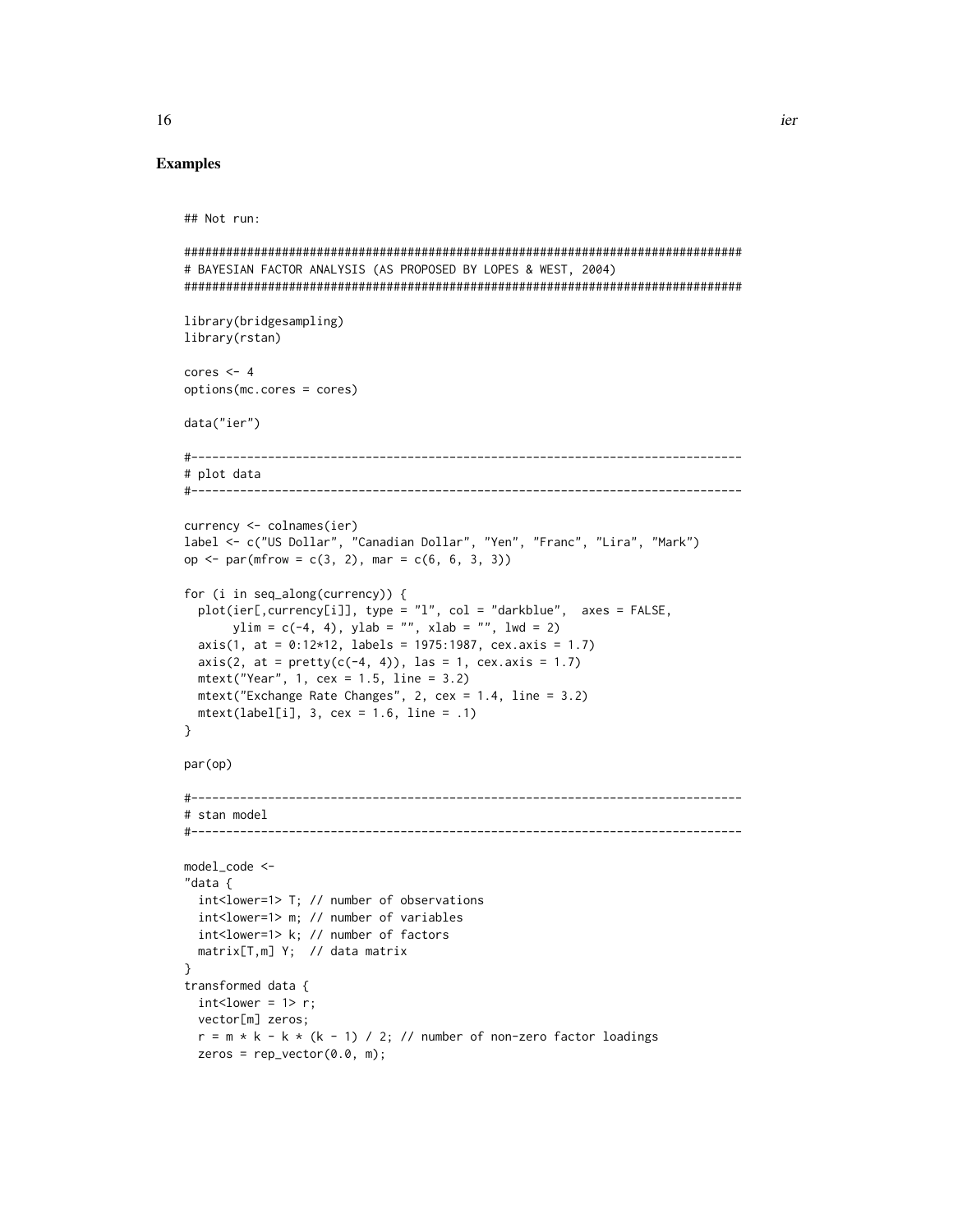}

}

{

} model { // priors

parameters {

matrix[m,k] beta; cov\_matrix[m] Omega;

> for (j in 1:k) { for (i in 1:m) { if  $(i == j)$  {

> > } else {

} } } }

```
ier 17
    real beta_lower[r - k]; // lower-diagonal elements of beta
    real<lower = 0> beta_diag [k]; // diagonal elements of beta
    vector<lower = 0>[m] sigma2; // residual variances
   transformed parameters {
    // construct lower-triangular factor loadings matrix
      int index_lower = 1;
           beta[j,j] = beta\_diag[j];} else if (i >= j) {
           beta[i,j] = beta_lower[index_lower];
           index_lower = index_lower + 1;
           beta[i,j] = 0.0;Omega = beta * beta' + diag_matrix(sigma2);
    target += normal_lpdf(beta_diag | 0, 1) - k * normal_lccdf(0 | 0, 1);
```

```
target += normal_lpdf(beta_lower | 0, 1);
target += inv_gamma_lpdf(sigma2 | 2.2 / 2.0, 0.1 / 2.0);
// likelihood
for(t in 1:T) \{target += multi_normal_lpdf(Y[t] | zeros, Omega);
```

```
}
}"
```

```
# compile model
model <- stan_model(model_code = model_code)
```

```
#-------------------------------------------------------------------------------
# fit models and compute log marginal likelihoods
#-------------------------------------------------------------------------------
# function for generating starting values
init_fun <- function(nchains, k, m) {
 r <- m * k - k * (k - 1) / 2
```

```
out <- vector("list", nchains)
for (i in seq_len(nchains)) {
 beta_lower <- array(runit(r - k, 0.05, 1), dim = r - k)
```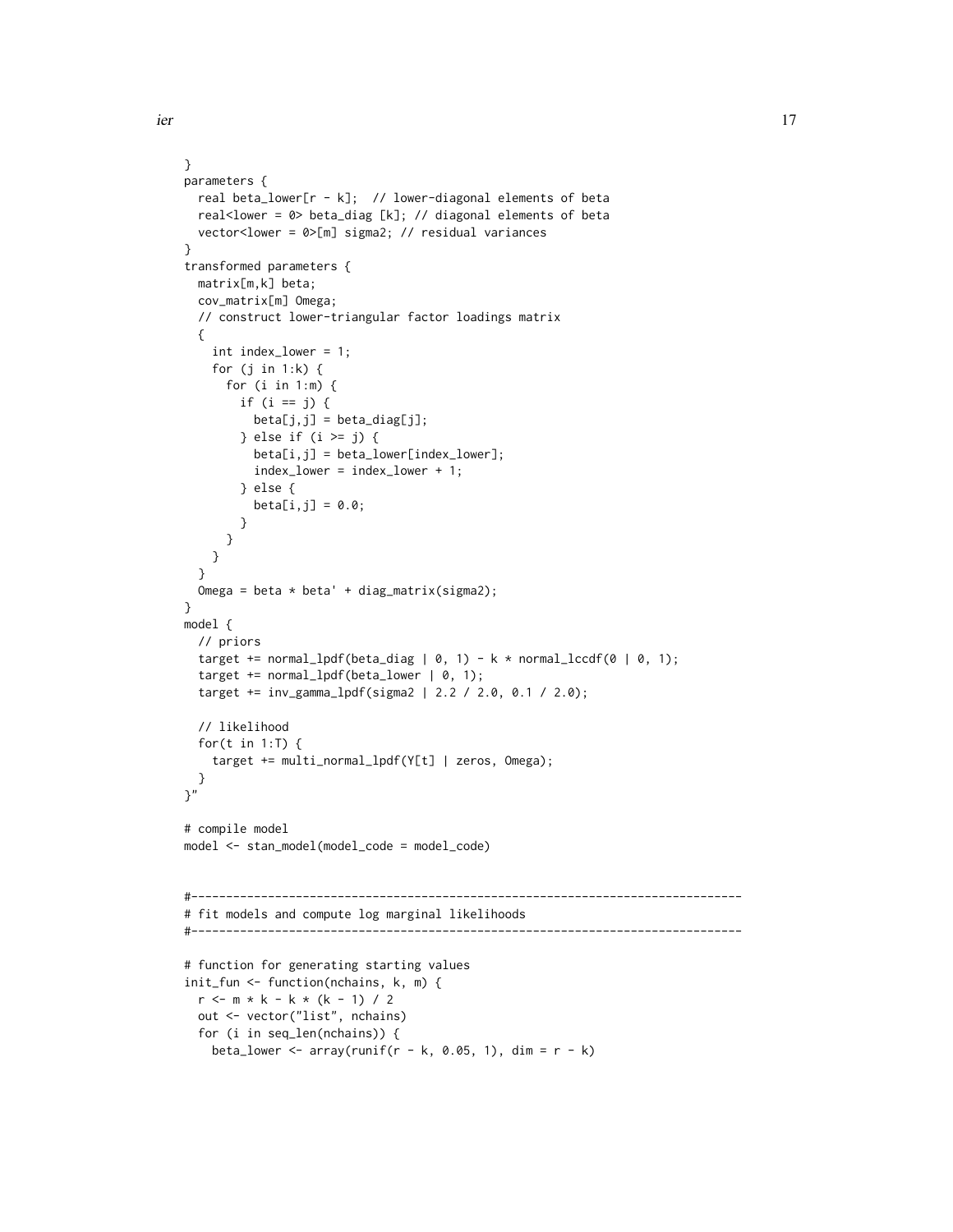```
beta_diag \leq array(runif(k, .05, 1), dim = k)
   sigma2 \leq array(runif(m, .05, 1.5), dim = m)
   out[[i]] <- list(beta_lower = beta_lower,
                    beta_diag = beta_diag,
                     sigma2 = sigma2)
 }
 return(out)
}
set.seed(1)
stanfit <- bridge <- vector("list", 3)
for (k in 1:3) {
 stanfit[[k]] <- sampling(model,
                           data = list(Y = ier, T = nrow(ier),m = ncol(ier), k = k),iter = 11000, warmup = 1000, chains = 4,
                           init = init_fun(nchains = 4, k = k, m = ncol(ier)),cores = cores, seed = 1)bridge[[k]] <- bridge_sampler(stanfit[[k]], method = "warp3",
                                repetitions = 10, cores = cores)
}
# example output
summary(bridge[[2]])
#-------------------------------------------------------------------------------
# compute posterior model probabilities
#-------------------------------------------------------------------------------
pp <- post_prob(bridge[[1]], bridge[[2]], bridge[[3]],
         model_names = c("k = 1", "k = 2", "k = 3"))pp
op <- par(mar = c(6, 6, 3, 3))
boxplot(pp, axes = FALSE,
    ylim = c(0, 1), ylab = "",
    xlab = ")
axis(1, at = 1:3, labels = columns(pp), cex.axis = 1.7)axis(2, cex.axis = 1.1)mtext("Posterior Model Probability", 2, cex = 1.5, line = 3.2)
mtext("Number of Factors", 1, cex = 1.4, line = 3.2)
par(op)
```
## End(Not run)

<span id="page-17-1"></span>logml *Log Marginal Likelihoods from Bridge Objects*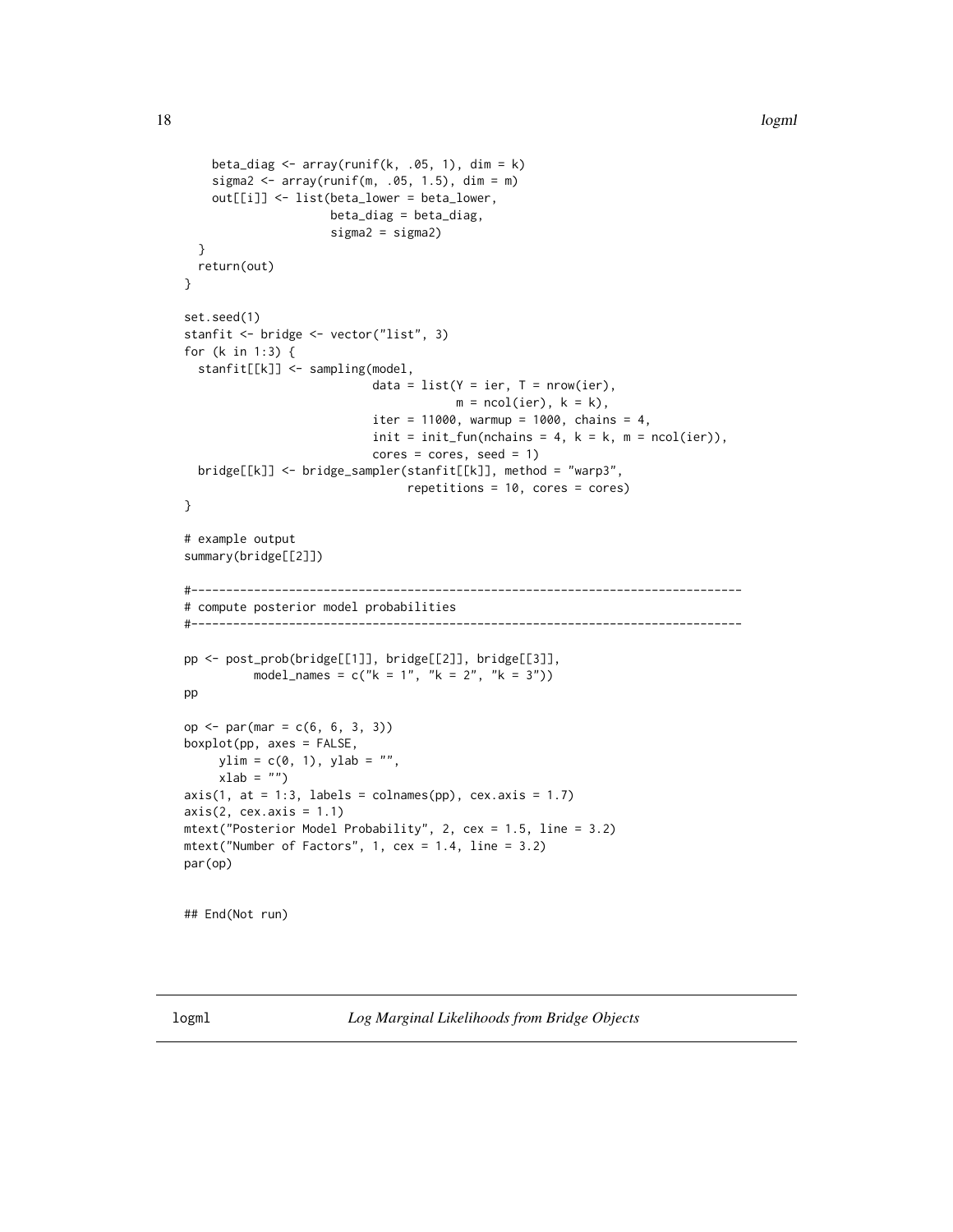#### <span id="page-18-0"></span>post\_prob the contract of the contract of the contract of the contract of the contract of the contract of the contract of the contract of the contract of the contract of the contract of the contract of the contract of the

#### Description

Generic function that returns log marginal likelihood from bridge objects. For objects of class "bridge\_list", which contains multiple log marginal likelihoods, fun is performed on the vector and its result returned.

#### Usage

```
logml(x, \ldots)## S3 method for class 'bridge'
logml(x, \ldots)
```

```
## S3 method for class 'bridge_list'
logml(x, fun = median, ...)
```
# Arguments

| X.                      | Object of class "bridge" or "bridge_list" as returned from bridge_sampler.                                               |
|-------------------------|--------------------------------------------------------------------------------------------------------------------------|
| $\cdot$ $\cdot$ $\cdot$ | Further arguments passed to fun.                                                                                         |
| fun                     | Function which returns a scalar value and is applied to the logml vector of<br>"bridge_list" objects. Default is median. |

#### Value

scalar numeric

<span id="page-18-1"></span>

|  | post_prob | Posterior Model Probabilities from Marginal Likelihoods |
|--|-----------|---------------------------------------------------------|
|--|-----------|---------------------------------------------------------|

# Description

Generic function that computes posterior model probabilities from marginal likelihoods.

# Usage

```
post\_prob(x, ..., prior\_prob = NULL, model\_names = NULL)## S3 method for class 'bridge'
post\_prob(x, ..., prior\_prob = NULL,model_names = NULL)
## S3 method for class 'bridge_list'
post_prob(x, ..., prior_prob = NULL,
  model_names = NULL)
## Default S3 method:
post\_prob(x, ..., prior\_prob = NULL,model_names = NULL)
```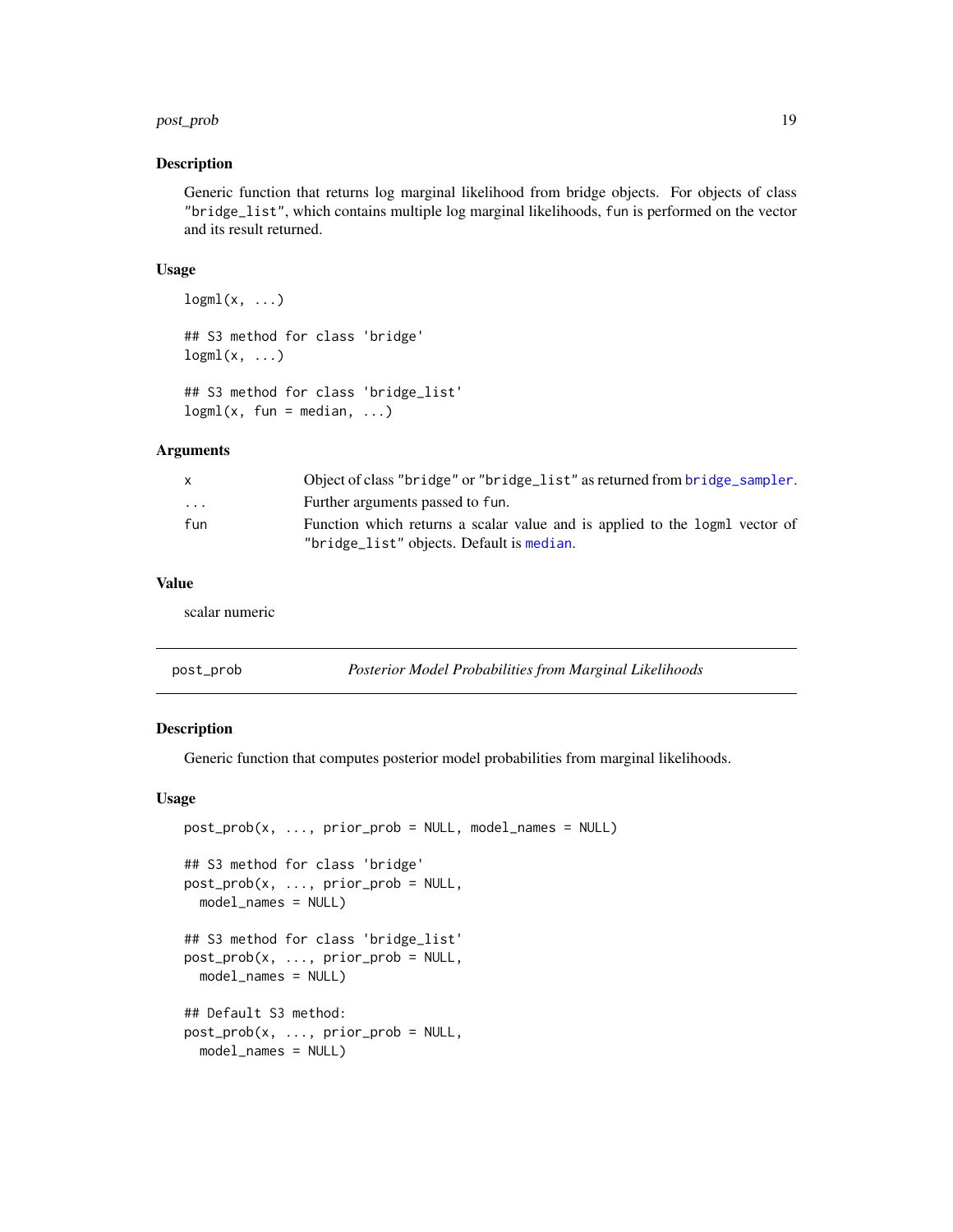#### <span id="page-19-0"></span>Arguments

| $\mathsf{x}$ | Object of class "bridge" or "bridge_list" as returned from bridge_sampler.<br>Additionally, the default method assumes that all passed objects are numeric log<br>marginal likelihoods (e.g., from logml) and will throw an error otherwise. |
|--------------|----------------------------------------------------------------------------------------------------------------------------------------------------------------------------------------------------------------------------------------------|
| .            | further objects of class "bridge" or "bridge_list" as returned from bridge_sampler.<br>Or numeric values for the default method.                                                                                                             |
| prior_prob   | numeric vector with prior model probabilities. If omitted, a uniform prior is<br>used (i.e., all models are equally likely a priori). The default NULL corresponds<br>to equal prior model weights.                                          |
| model_names  | If NULL (the default) will use model names derived from deparsing the call. Oth-<br>erwise will use the passed values as model names.                                                                                                        |

# Value

For the default method and the method for "bridge" objects, a named numeric vector with posterior model probabilities (i.e., which sum to one).

For the method for "bridge\_list" objects, a matrix consisting of posterior model probabilities where each row sums to one and gives the model probabilities for one set of logmls. The (named) columns correspond to the models and the number of rows is given by the "bridge\_list" element with the most repetitions. Elements with fewer repetitions will be recycled (with warning).

#### Note

For realistic examples, see [bridge\\_sampler](#page-4-1) and the accompanying vignettes: vignette("bridgesampling\_example\_jags") vignette("bridgesampling\_example\_stan")

# Author(s)

Quentin F. Gronau and Henrik Singmann

# Examples

```
H0 <- structure(list(logml = -20.8084543022433, niter = 4, method = "normal"),
                .Names = c("logml", "niter", "method"), class = "bridge")
H1 <- structure(list(logml = -17.9623077558729, niter = 4, method = "normal"),
                .Names = c("logml", "niter", "method"), class = "bridge")
H2 \le structure(list(logml = -19, niter = 4, method = "normal"),
                .Names = c("logml", "niter", "method"), class = "bridge")
```

```
post_prob(H0, H1, H2)
post_prob(H1, H0)
```

```
## all produce the same (only names differ):
post_prob(H0, H1, H2)
post_prob(H0$logml, H1$logml, H2$logml)
post_prob(c(H0$logml, H1$logml, H2$logml))
```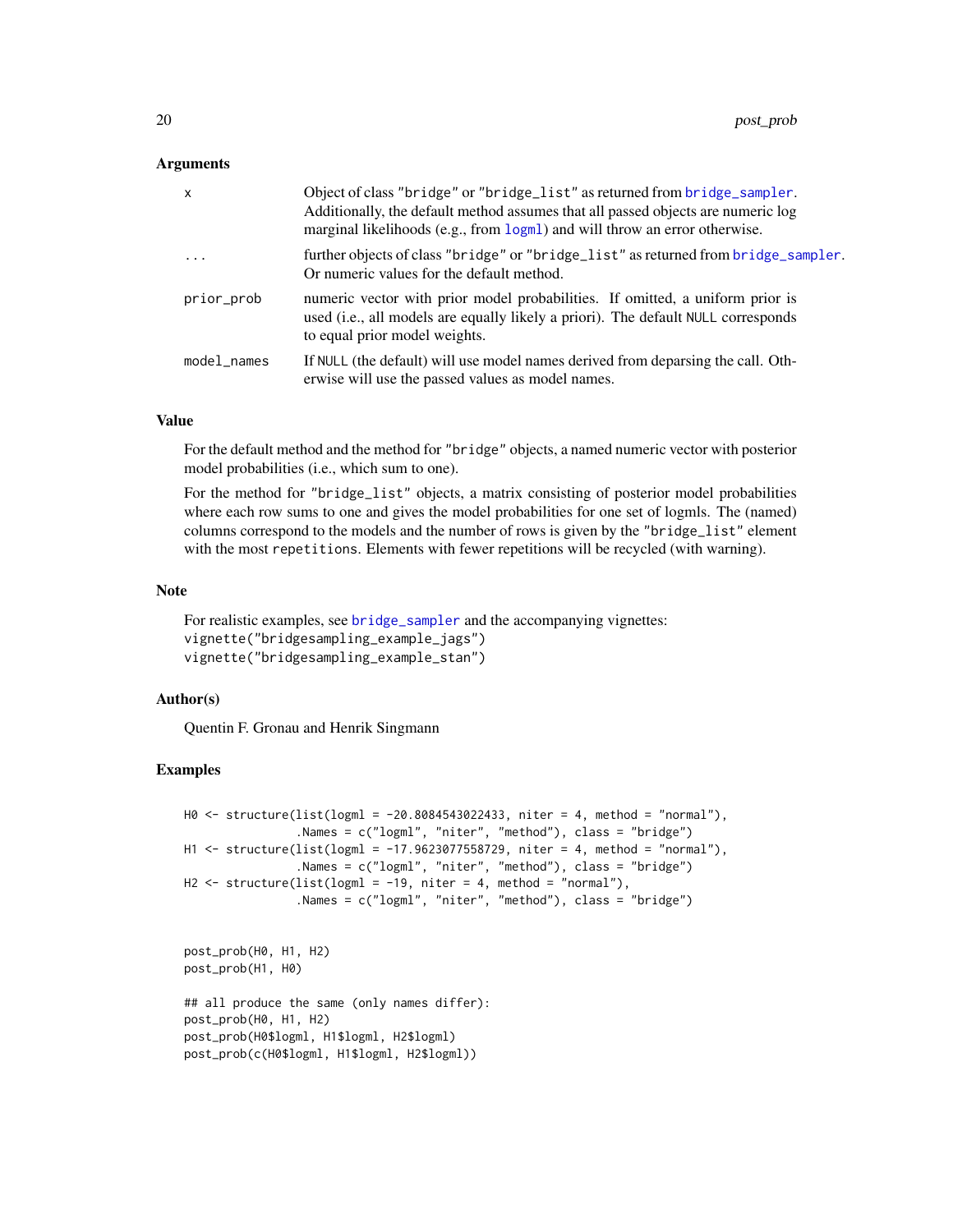#### <span id="page-20-0"></span>turtles 21

```
post_prob(H0$logml, c(H1$logml, H2$logml))
post_prob(H0$logml, c(H1$logml, H2$logml), model_names = c("H0", "H1", "H2"))
### with bridge list elements:
H0L <- structure(list(logml = c(-20.8088381186739, -20.8072772698116,
-20.808454454621, -20.8083419072281, -20.8087870541247, -20.8084887398113,
-20.8086023582344, -20.8079083169745, -20.8083048489095, -20.8090050811436
), niter = c(4, 4, 4, 4, 4, 4, 4, 4, 4, 4), method = "normal",
    repetitions = 10), .Names = c("logml", "niter", "method",
"repetitions"), class = "bridge_list")
H1L <- structure(list(logml = c(-17.961665507006, -17.9611290723151,
-17.9607509604499, -17.9608629535992, -17.9602093576442, -17.9600223300432,
-17.9610157118017, -17.9615557696561, -17.9608437034849, -17.9606743200309
), niter = c(4, 4, 4, 4, 4, 4, 4, 4, 3, 4), method = "normal",
    repetitions = 10), .Names = c("logml", "niter", "method",
"repetitions"), class = "bridge_list")
post_prob(H1L, H0L)
post_prob(H1L, H0L, H0) # last element recycled with warning.
```
turtles *Turtles Data from Janzen, Tucker, and Paukstis (2000)*

#### Description

This data set contains information about 244 newborn turtles from 31 different clutches. For each turtle, the data set includes information about survival status (column y;  $0 =$  died,  $1 =$  survived), birth weight in grams (column x), and clutch (family) membership (column clutch; an integer between one and 31). The clutches have been ordered according to mean birth weight.

#### Usage

turtles

# Format

A data.frame with 244 rows and 3 variables.

#### Source

Janzen, F. J., Tucker, J. K., & Paukstis, G. L. (2000). Experimental analysis of an early life-history stage: Selection on size of hatchling turtles. *Ecology, 81(8)*, 2290-2304. [http://doi.org/10.](http://doi.org/10.2307/177115) [2307/177115](http://doi.org/10.2307/177115)

Overstall, A. M., & Forster, J. J. (2010). Default Bayesian model determination methods for generalised linear mixed models. *Computational Statistics & Data Analysis, 54*, 3269-3288. [http:](http://dx.doi.org/10.1016/j.csda.2010.03.008) [//dx.doi.org/10.1016/j.csda.2010.03.008](http://dx.doi.org/10.1016/j.csda.2010.03.008)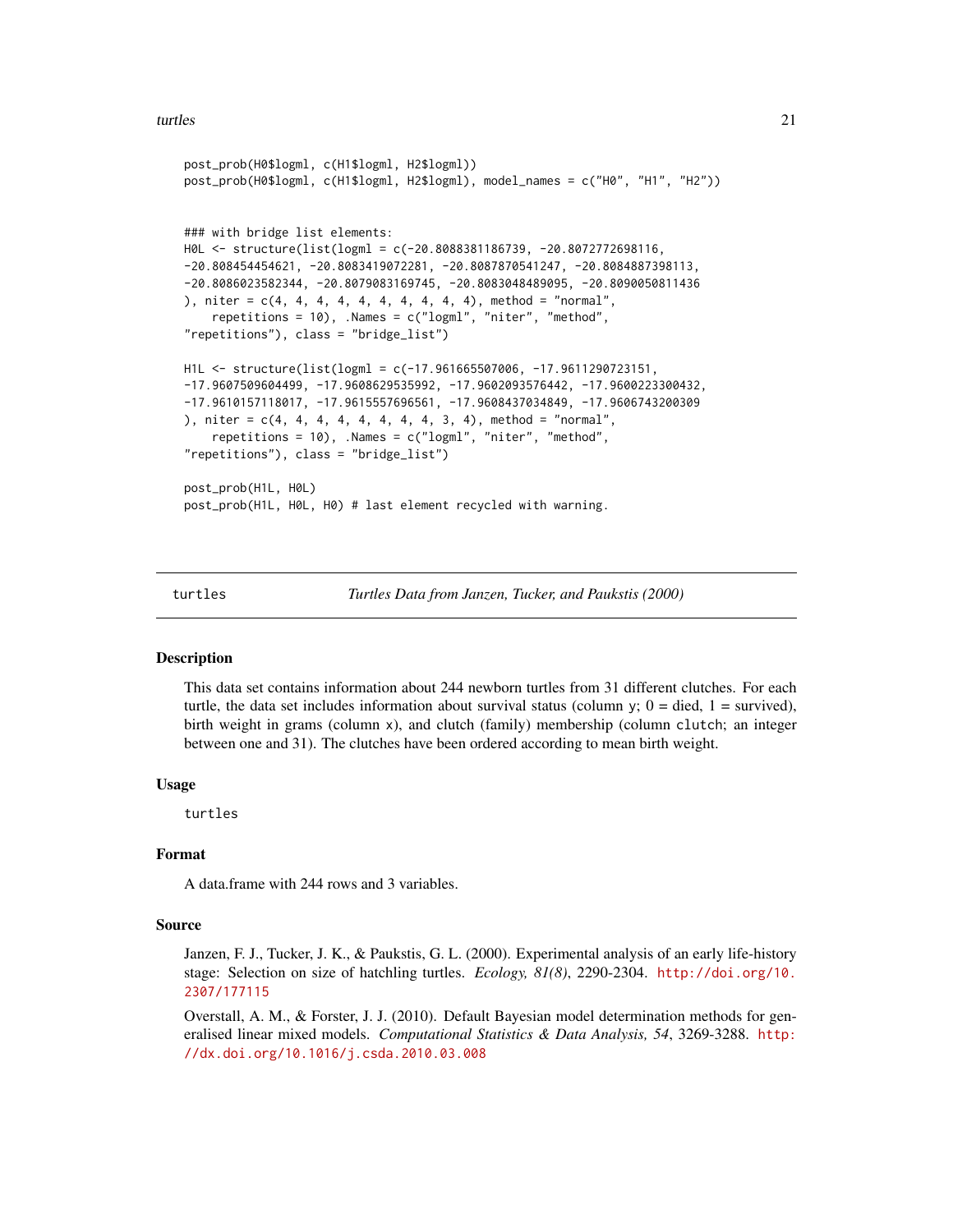Sinharay, S., & Stern, H. S. (2005). An empirical comparison of methods for computing Bayes factors in generalized linear mixed models. *Journal of Computational and Graphical Statistics, 14(2)*, 415-435. <http://dx.doi.org/10.1198/106186005X47471>

### Examples

```
## Not run:
```

```
################################################################################
# BAYESIAN GENERALIZED LINEAR MIXED MODEL (PROBIT REGRESSION)
################################################################################
library(bridgesampling)
library(rstan)
data("turtles")
#-------------------------------------------------------------------------------
# plot data
#-------------------------------------------------------------------------------
# reproduce Figure 1 from Sinharay & Stern (2005)
xticks <- pretty(turtles$clutch)
yticks <- pretty(turtles$x)
plot(1, type = "n", axes = FALSE, ylab = "", xlab = "", xlim = range(xticks),
     ylim = range(yticks))
points(turtles$clutch, turtles$x, pch = ifelse(turtles$y, 21, 4), cex = 1.3,
       col = ifelse(turtles\{sy}, "black", "darkred"), bg = "grey", lwd = 1.3)
axis(1, cex.axis = 1.4)mtext("Clutch Identifier", side = 1, line = 2.9, cex = 1.8)
axis(2, 1as = 1, cex. axis = 1.4)mtext("Birth Weight (Grams)", side = 2, line = 2.6, cex = 1.8)
#-------------------------------------------------------------------------------
# Analysis: Natural Selection Study (compute same BF as Sinharay & Stern, 2005)
#-------------------------------------------------------------------------------
### H0 (model without random intercepts) ###
H0_code <-
"data {
  int < Lower = 1> N;
  int < lower = 0, upper = 1> y[N];
  real<lower = 0 > x[N];}
parameters {
  real alpha0_raw;
  real alpha1_raw;
}
transformed parameters {
  real alpha0 = sqrt(10.0) * alpha0_raw;
```

```
real alpha1 = sqrt(10.0) * alpha1_{raw};
```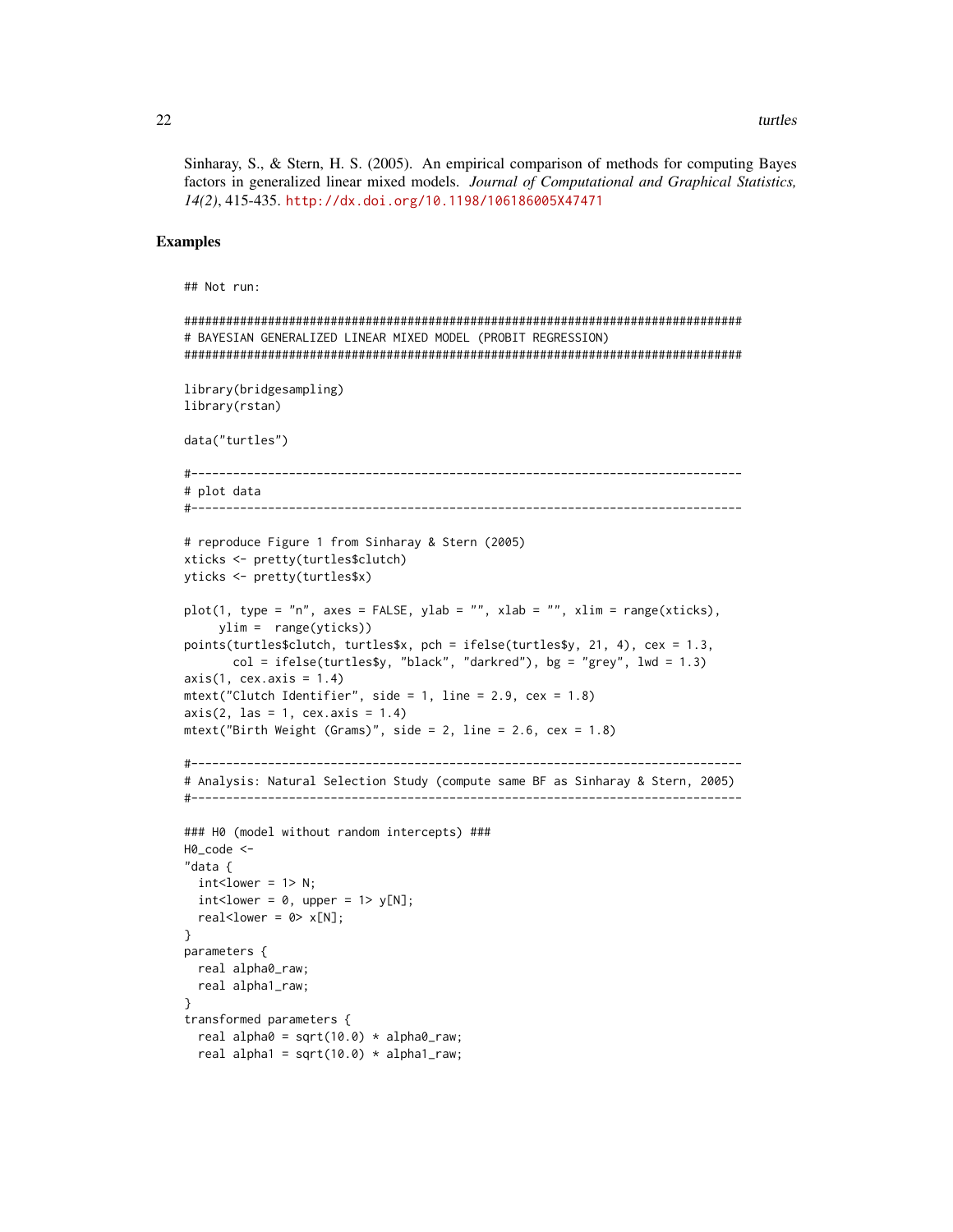turtles 23

```
}
model {
  // priors
  target += normal_lpdf(alpha0_raw | 0, 1);
  target += normal_lpdf(alpha1_raw | 0, 1);
  // likelihood
  for (i in 1:N) {
    target += bernoulli_lpmf(y[i] | Phi(alpha0 + alpha1 * x[i]));
  }
}"
### H1 (model with random intercepts) ###
H1_code <-
"data {
 int < Lower = 1> N;
  int < lower = 0, upper = 1> y[N];
  real<lower = 0 > x[N];
  int < Lower = 1> C;
  int < lower = 1, upper = C > clutch[N];
}
parameters {
  real alpha0_raw;
  real alpha1_raw;
  vector[C] b_raw;
  real<lower = 0> sigma2;
}
transformed parameters {
  vector[C] b;
  real<lower = 0> sigma = sqrt(sigma2);
  real alpha0 = sqrt(10.0) * alpha0<sub>raw;</sub>
  real alpha1 = sqrt(10.0) * alpha1_{raw};
  b = sigma * b_raw;
}
model {
  // priors
  target += - 2 * log(1 + sigma2); // p(sigma2) = 1 / (1 + sigma2) ^ 2
  target += normal_lpdf(alpha0_raw | 0, 1);
  target += normal_lpdf(alpha1_raw | 0, 1);
  // random effects
  target += normal_lpdf(b_raw | 0, 1);// likelihood
  for (i in 1:N) {
    target += bernoulli_lpmf(y[i] | Phi(alpha0 + alpha1 * x[i] + b[clutch[i]]));
  }
}"
set.seed(1)
### fit models ###
stanfit_H0 <- stan(model_code = H0_code,
                   data = list(y = turtles\ y, x = turtles\ x, N = nrow(turtles)),
```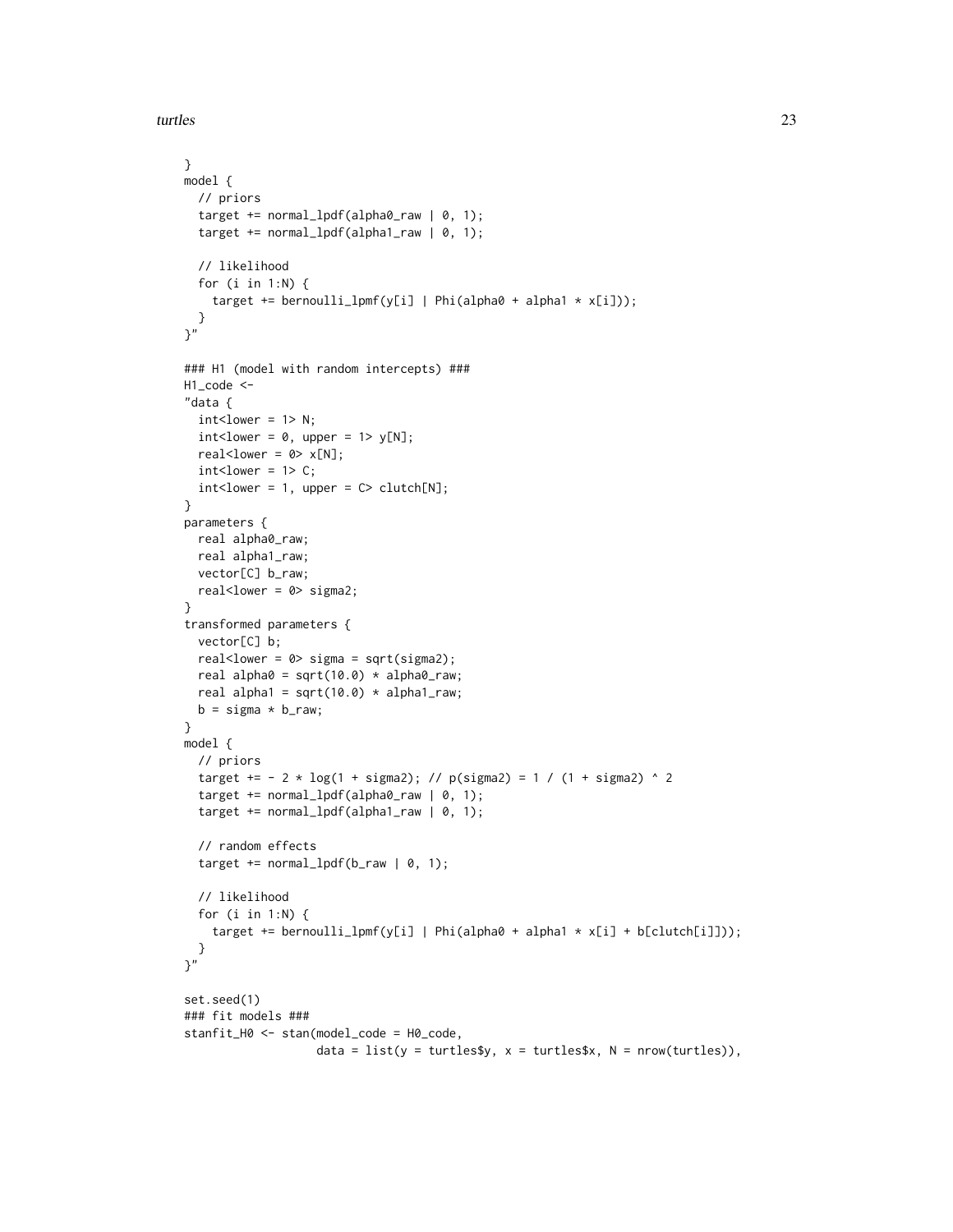```
iter = 15500, warmup = 500, chains = 4, seed = 1)
stanfit_H1 <- stan(model_code = H1_code,
                  data = list(y = turtles\ y, x = turtles\ x, N = nrow(turtles),
                               C = max(turtles$clutch), clutch = turtles$clutch),
                   iter = 15500, warmup = 500, chains = 4, seed = 1)
set.seed(1)
### compute (log) marginal likelihoods ###
bridge_H0 <- bridge_sampler(stanfit_H0)
bridge_H1 <- bridge_sampler(stanfit_H1)
### compute approximate percentage errors ###
error_measures(bridge_H0)$percentage
error_measures(bridge_H1)$percentage
### summary ###
summary(bridge_H0)
summary(bridge_H1)
### compute Bayes factor ("true" value: BF01 = 1.273) ###
bf(bridge_H0, bridge_H1)
```

```
## End(Not run)
```